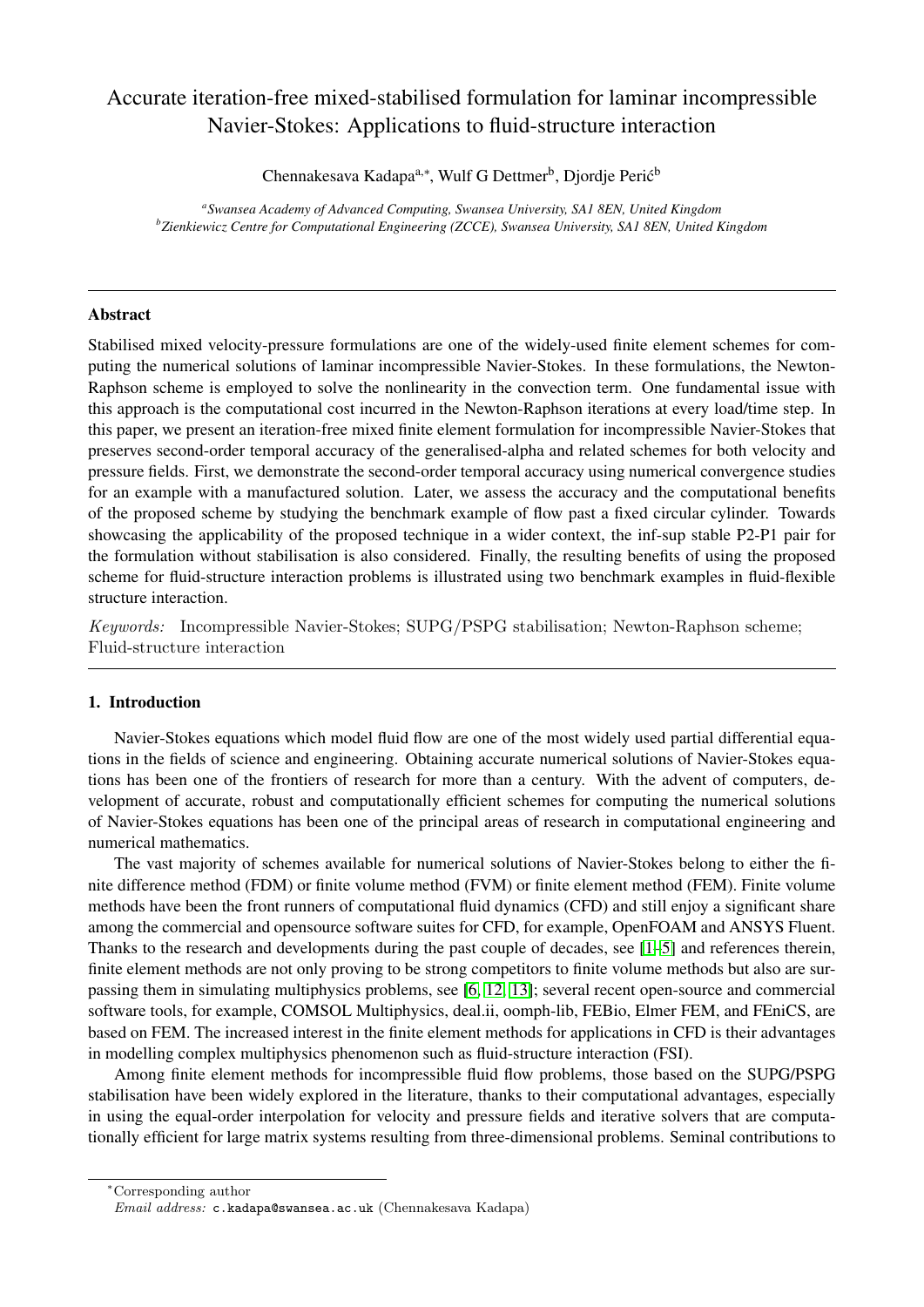stabilised mixed methods for incompressible fluid flow problems are by Hughes, Franca and group [\[7,](#page-23-5) [8\]](#page-23-6) and Tezduyar et al. [\[9–](#page-23-7)[11\]](#page-23-8).

Stabilised mixed formulations for incompressible Navier-Stokes have been successfully adapted to the multiphysics problem of fluid-structure interaction by several researchers. For comprehensive details on fluidstructure interaction using mixed-stabilised methods, we refer the reader to Bazilevs et al. [\[6\]](#page-23-2), Bungartz and Schäfer [\[12\]](#page-23-3), and Bungartz et al. [\[13\]](#page-23-4), and references therein. In the majority of the FSI problems, the fluid solver is the most time-consuming part; therefore, for efficient simulation of FSI problems, it is always advantageous to minimise the computational cost incurred in the fluid solver, which is the main motivation behind the proposed work.

The source of nonlinearity in the laminar viscous incompressible Navier-Stokes equations is the convection term, and in the case of mixed-stabilised finite element formulations for incompressible Navier-Stokes, stabilisation terms also contribute to nonlinearity, see [\[7,](#page-23-5) [9\]](#page-23-7). In the mixed-stabilised formulations, this nonlinearity is treated by employing an iterative solution scheme, for example, the widely-used Newton-Raphson scheme. However, such iterative schemes have several disadvantages, with the computational cost being the most important one. With the Newton-Raphson scheme, one must re-compute the Jacobian matrix and solve the matrix system at every iteration of every load/time step. Even though modified Newton-Raphson schemes that do not require computation of tangent matrix during every iteration are available, their convergence is poor at best; in some cases, they may not converge at all. Because of these disadvantages, it is always beneficial to avoid using such iterative solution schemes.

Some variants of projection and fractional-step schemes c.f. [\[4,](#page-23-9) [14\]](#page-23-10) avoid this nonlinearity with a linear approximation of the nonlinear convection term. However, the fundamental issue with such an approach is their first-order temporal convergence which poses severe restrictions on time step sizes in order to obtain accurate numerical results. Although high-order temporal accuracy can be achieved by employing extrapolated velocity fields, such a technique of using solutions from previous time steps is not always feasible, especially for cut-cell based formulations in which the fluid domain changes over time c.f. [\[15](#page-23-11)[–17\]](#page-23-12). To the knowledge of the authors, no literature exists on the mixed-stabilised formulations that employ linearised convection operators for laminar incompressible Navier-Strokes. In this paper, we present a linearised version of mixed velocity-pressure formulation with SUPG/PSPG stabilisation for laminar incompressible Navier-Stokes that preserves secondorder accuracy of the generalised-alpha scheme, and that can compute numerical results that are comparable with those of the standard iteration-based scheme while requiring only a fraction of computational resources. We also demonstrate the applicability of the proposed technique in a wider context by using the inf-sup stable P2-P1 pair for the formulation without stabilisation.

The rest of the paper is organised as follows. The governing equations, the finite element formulation and the time integration schemes used in the present work are detailed in Section [2.](#page-1-0) The accuracy and the computational benefits of the proposed scheme are first demonstrated using flow over fixed body-fitted meshes in Section [3.](#page-5-0) Later, the applicability, accuracy and the resulting computational benefits of using the proposed approach for fluid-structure interaction problems is illustrated using two fluid-flexible structure interaction benchmark examples in Section [4.](#page-14-0) Important contributions and observations of the present work are summarised, and conclusions are drawn in Section [5.](#page-22-0)

## <span id="page-1-0"></span>2. Formulation

#### 2.1. Governing equations

The initial-boundary value problem for a laminar, isothermal, viscous, incompressible fluid flow in the domain  $Ω$  is stated as:

Find velocity,  $v : \Omega \to \mathbb{R}^3$ ; and pressure,  $p : \Omega \to \mathbb{R}$ , such that:

$$
\rho \dot{\boldsymbol{v}} + \rho (\boldsymbol{v} \cdot \nabla) \boldsymbol{v} - \mu \nabla^2 \boldsymbol{v} + \nabla p = \boldsymbol{g} \qquad \text{in } \Omega \tag{1a}
$$

$$
\nabla \cdot \mathbf{v} = 0 \qquad \qquad \text{in} \quad \Omega \tag{1b}
$$

<span id="page-1-1"></span>
$$
\mathbf{v} = \bar{\mathbf{v}} \qquad \text{on} \quad \Gamma_{\text{D}} \tag{1c}
$$

$$
\boldsymbol{\sigma} \cdot \boldsymbol{n} = \bar{\boldsymbol{t}} \qquad \text{on } \Gamma_{\text{N}} \qquad (1d)
$$
  

$$
\boldsymbol{v}(\cdot, 0) = \boldsymbol{v}_0 \qquad \text{in } \Omega \qquad (1e)
$$

$$
p(\cdot,0) = p_0 \qquad \qquad \text{in} \quad \Omega \tag{1f}
$$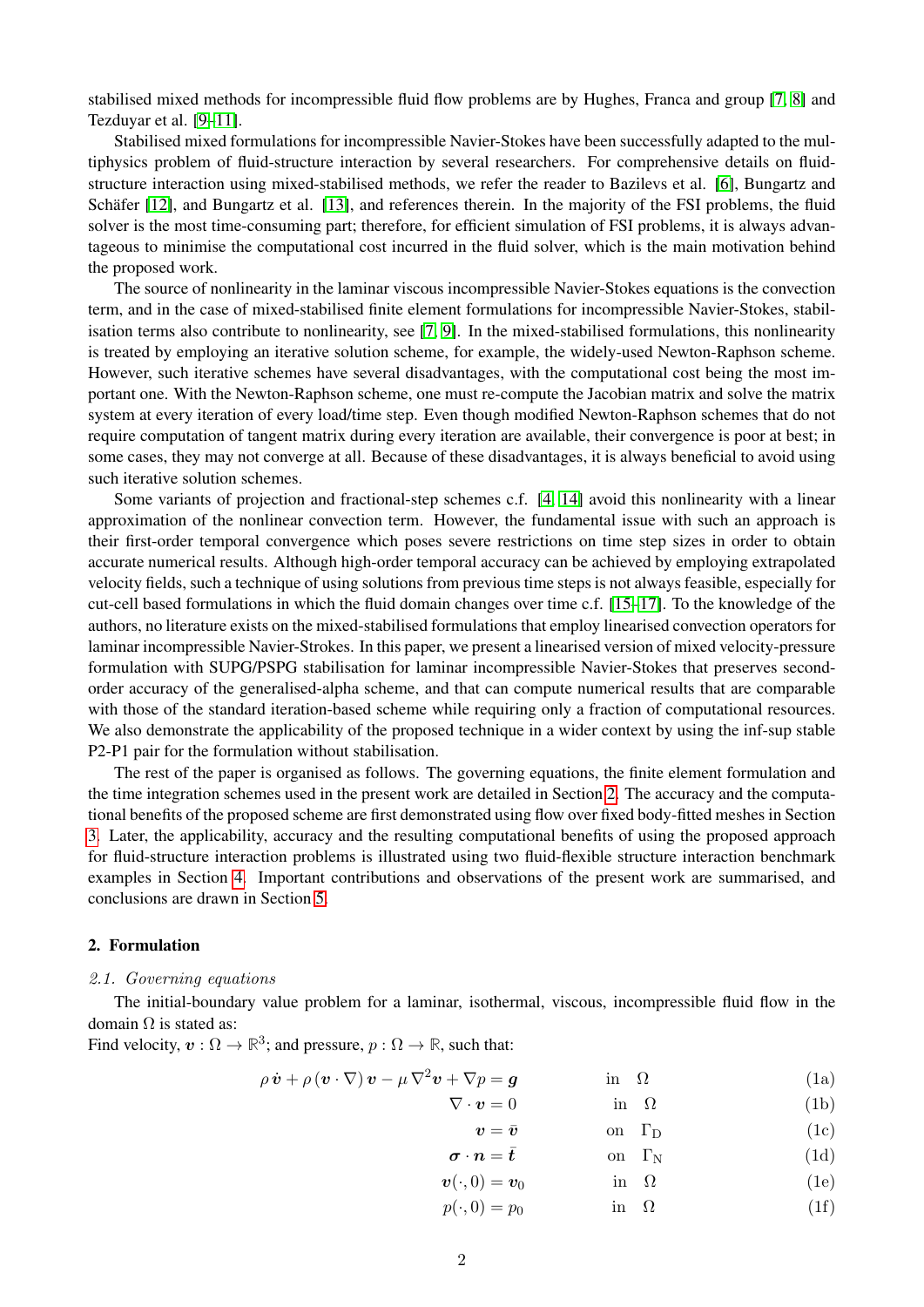where  $\dot{v} = \frac{\partial v}{\partial t}$ ;  $\nabla$  is the gradient operator;  $\rho$  is the density of the fluid;  $\mu$  is the dynamic viscosity of the fluid; g is the body force; n is the unit outward normal on the boundary, Γ, of  $\Omega$ ; Γ<sub>D</sub> is the part of the boundary where Dirichlet boundary condition  $\bar{v}$  is applied; and  $\Gamma_N$  is the part of the boundary where Neumann boundary condition  $\bar{t}$  is applied. Here,  $\Gamma = \Gamma_D \cup \Gamma_N$  and  $\Gamma_D \cap \Gamma_N = \emptyset$ .  $v_0$  and  $p_0$  are the initial velocity and pressure fields in the fluid in the domain. The pseudo-stress  $\sigma$  is given by,

$$
\boldsymbol{\sigma} = \mu \nabla \boldsymbol{v} - p \, \boldsymbol{I} \tag{2}
$$

where  $\boldsymbol{I}$  is the second-order identity tensor.

#### 2.2. Variational statement

The motivation behind the proposed technique is to improve the computational efficiency of coupled fluidstructure interaction simulations using the stabilised finite element formulations for fluid flow [\[15–](#page-23-11)[18\]](#page-24-0). Nevertheless, we also demonstrate that the proposed technique is equally applicable for the mixed formulation with inf-sup stable or Ladyzhenskaya-Babuska-Brezzi (LBB) stable elements; the classical Taylor-Hood elements based on the Langrangian polynomials [\[2,](#page-23-13) [19\]](#page-24-1) are employed. In the computer implementation with the inf-sup stable pair, the stabilisation terms are dropped.

The weak statement for the incompressible Navier-Stokes with velocity and pressure as the primary solution variables is:

Find the discretised fluid velocity,  $v^h \in \mathcal{V}^h$ , and discretised pressure,  $p^h \in \mathcal{P}^h$ , such that for all the weighting functions  $\boldsymbol{w}^h \in \mathcal{W}^h$  and  $q^h \in \mathcal{Q}^h$ 

<span id="page-2-0"></span>
$$
\mathcal{I}_1 + \mathcal{I}_2 = \int_{\Omega} \boldsymbol{w}^h \cdot \boldsymbol{g}_{\phi_2} \, \mathrm{d}\Omega + \int_{\Gamma_N} \boldsymbol{w}^h \cdot \bar{\boldsymbol{t}}_{\phi_2} \, \mathrm{d}\Gamma \tag{3}
$$

where  $\mathcal{V}^h$  and  $\mathcal{W}^h$  are the function and test spaces for the velocity field;  $\mathcal{P}^h$  and  $\mathcal{Q}^h$  are the function and test spaces for the pressure field;  $\mathcal{I}_1$  is the collection of linear terms in the weak form, given by,

$$
\mathcal{I}_1 = \int_{\Omega} \rho \, \boldsymbol{w}^h \cdot \dot{\boldsymbol{v}}_{\phi_1}^h \, d\Omega + \int_{\Omega} \mu \, \nabla \boldsymbol{w}^h : \nabla \boldsymbol{v}_{\phi_2}^h \, d\Omega - \int_{\Omega} (\nabla \cdot \boldsymbol{w}^h) \, p_{\phi_2}^h \, d\Omega + \int_{\Omega} q^h \left( \nabla \cdot \boldsymbol{v}_{\phi_2}^h \right) d\Omega \qquad (4)
$$

and  $\mathcal{I}_2$  is the collection of nonlinear terms, given by,

$$
\mathcal{I}_2 = \int_{\Omega} \rho \, \boldsymbol{w}^h \cdot \left( \boldsymbol{v}^h_{\phi_3} \cdot \nabla \boldsymbol{v}^h_{\phi_2} \right) \, \mathrm{d}\Omega + \sum_{e=1}^{\text{nelem}} \int_{\Omega^e} \frac{1}{\rho} [\tau_{\text{SUPG}} \, \rho \, \boldsymbol{v}^h_{\phi_4} \cdot \nabla \boldsymbol{w}^h + \tau_{\text{PSPG}} \, \nabla q^h] \cdot \boldsymbol{r}_{\text{M}} \, \mathrm{d}\Omega^e \tag{5}
$$

where  $\sum_{e=1}^{\text{nelem}}$  is the summation over the elements, nelem is the number of elements,  $\tau_{\text{SUPG}}$  and  $\tau_{\text{PSPG}}$  are the stabilisation parameters, and  $r<sub>M</sub>$  is the residual of the momentum equation, given as,

<span id="page-2-2"></span><span id="page-2-1"></span>
$$
\boldsymbol{r}_{\mathrm{M}} = \rho \, \dot{\boldsymbol{v}}_{\phi_1}^h + \rho (\boldsymbol{v}_{\phi_3}^h \cdot \nabla \boldsymbol{v}_{\phi_2}^h) - \mu \nabla^2 \boldsymbol{v}_{\phi_2}^h + \nabla p_{\phi_2}^h. \tag{6}
$$

In the above equations [\(3\)](#page-2-0)-[\(6\)](#page-2-1),  $\phi_1$ ,  $\phi_2$ ,  $\phi_3$  and  $\phi_4$  are the time instants which are chosen depending on the time integration scheme and the treatment of convection term as a nonlinear or a linearised one.

#### 2.3. Time integration schemes

We consider three different time integration schemes: BDF1, BDF2 and generalised-alpha.

## 2.3.1. BDF schemes

With  $v_{n+1}^h$ ,  $v_n^h$  and  $v_{n-1}^h$  as the velocity of the fluid at time instants  $t_{n+1}$ ,  $t_n$  and  $t_{n-1}$ , respectively, the acceleration of the fluid  $\dot{v}_{n+1}^h$  at time instant  $t_{n+1}$ , for the first two BDF schemes is given as

$$
\text{BDF1:} \qquad \qquad \dot{\boldsymbol{v}}_{n+1}^h = \frac{1}{\Delta t} \left[ \boldsymbol{v}_{n+1}^h - \boldsymbol{v}_n^h \right], \tag{7}
$$

BDF2: 
$$
\dot{v}_{n+1}^h = \frac{1}{2\,\Delta t} \, \left[ 3\,v_{n+1}^h - 4\,v_n^h + v_{n-1}^h \right], \tag{8}
$$

where  $\Delta t$  is the time step size. BDF1 scheme is popular as the backward Euler (BE) scheme. The order of temporal accuracy of the BDF1 and BDF2 schemes is, respectively, one and two.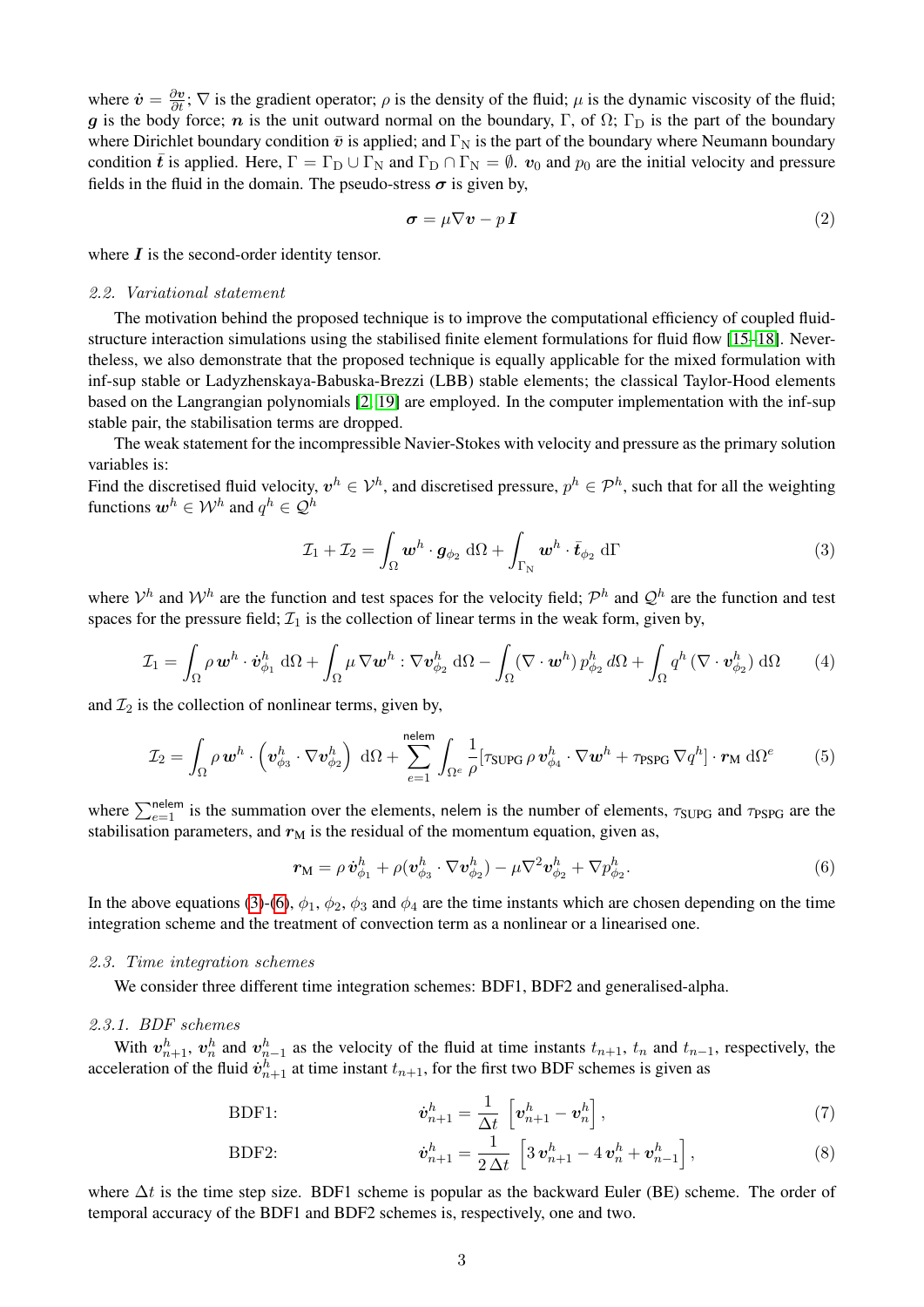## 2.3.2. Generalised-alpha time integration scheme

For the generalised-alpha scheme proposed by Jansen et al. [\[20\]](#page-24-2), and referred to as *GA scheme* henceforth in this paper, the relations between velocity and acceleration are given as

$$
\boldsymbol{v}_{n+\alpha_f}^h = \alpha_f \, \boldsymbol{v}_{n+1}^h + (1 - \alpha_f) \, \boldsymbol{v}_n^h,\tag{9}
$$

$$
\dot{\boldsymbol{v}}_{n+\alpha_m}^h = \alpha_m \, \dot{\boldsymbol{v}}_{n+1}^h + (1 - \alpha_m) \, \dot{\boldsymbol{v}}_n^h,\tag{10}
$$

$$
\dot{\boldsymbol{v}}_{n+1}^h = \frac{1}{\gamma \Delta t} \left( \boldsymbol{v}_{n+1}^h - \boldsymbol{v}_n^h \right) + \frac{\gamma - 1}{\gamma} \dot{\boldsymbol{v}}_n^h. \tag{11}
$$

where  $\dot{v}_n^h$  is the acceleration of the fluid at time instant  $t_n$ . Following [\[20,](#page-24-2) [21\]](#page-24-3), the GA scheme is second-order accurate if the parameters  $\alpha_m$ ,  $\alpha_f$  and  $\gamma$  are chosen such that

$$
\alpha_m = \frac{1}{2} \frac{3 - \rho_{\infty}}{1 + \rho_{\infty}}, \quad \alpha_f = \frac{1}{1 + \rho_{\infty}}, \quad \gamma = \frac{1}{2} + \alpha_m - \alpha_f, \quad \text{for} \quad 0 \le \rho_{\infty} \le 1. \tag{12}
$$

Here, the parameter  $\rho_{\infty}$  is the maximum absolute eigenvalue of the amplification matrix (also referred as the spectral radius) of the GA scheme as  $\Delta t \to \infty$ . This single parameter gives the user the control over the amount of numerical damping for a particular resolution. By adjusting  $\rho_{\infty}$ , the user can control the range of frequencies, relative to the chosen resolution level, that are to be preserved or damped out. For  $\rho_{\infty} = 1$ , the scheme possesses zero numerical damping, meaning that all the modes are preserved. Spectrally, this case is equivalent to the trapezoidal scheme. For  $\rho_{\infty} = 0$ , the scheme annihilates all the high-frequency modes after the first time step. The GA scheme is spectrally equivalent to the second-order accurate backward-difference formula (BDF2), for  $\rho_{\infty} = 0$ , see [\[22\]](#page-24-4) for details. Thus, by choosing  $\rho_{\infty}$  appropriately, different time integration schemes can be recovered from the GA scheme.

#### <span id="page-3-0"></span>2.4. Formulation with nonlinear convection operator

The conventional method of solving incompressible Navier-Stokes using the mixed-stabilised finite element formulations is to use the Newton-Raphson scheme to resolve the nonlinearity in the convection terms in equations [\(5\)](#page-2-2) and [\(6\)](#page-2-1). For the purpose of discussion throughout this paper, we refer the conventional method of using the Newton-Raphson scheme as the *standard* scheme.

For the standard scheme, the time instants  $\phi_1$ ,  $\phi_2$ ,  $\phi_3$  and  $\phi_4$  in equations [\(3\)](#page-2-0)-[\(6\)](#page-2-1) for the BDF schemes become

$$
\phi_1 = \phi_2 = \phi_3 = \phi_4 = n + 1,\tag{13}
$$

while the corresponding values for the GA scheme are

$$
\phi_1 = n + \alpha_m \tag{14}
$$

$$
\phi_2 = \phi_3 = \phi_4 = n + \alpha_f. \tag{15}
$$

Following the above discussion, the generalised form of the functional  $\mathcal{I}_2$ , for the standard scheme can be written as,

$$
\mathcal{I}_{2\text{-Standard}} = \int_{\Omega} \rho \, \boldsymbol{w}^{h} \cdot \left( \boldsymbol{v}^{h}_{n+\alpha_{f}} \cdot \nabla \boldsymbol{v}^{h}_{n+\alpha_{f}} \right) \, \mathrm{d}\Omega \n+ \sum_{e=1}^{nel} \int_{\Omega^{e}} \frac{1}{\rho} \left[ \tau_{\text{SUPG}} \, \rho \, \boldsymbol{v}^{h}_{n+\alpha_{f}} \cdot \nabla \boldsymbol{w}^{h} + \tau_{\text{PSPG}} \, \nabla q^{h} \right] \cdot \boldsymbol{r}_{\text{M-Standard}} \, \mathrm{d}\Omega^{e},
$$
\n(16)

where,

$$
r_{\text{M-Standard}} = \rho \, \dot{\boldsymbol{v}}_{n+\alpha_m}^h - \mu \nabla^2 \boldsymbol{v}_{n+\alpha_f}^h + \nabla p_{n+\alpha_f} + \rho (\boldsymbol{v}_{n+\alpha_f}^h \cdot \nabla \boldsymbol{v}_{n+\alpha_f}^h), \tag{17}
$$

which can be adapted for the BDF schemes by setting  $\alpha_m = 1$  and  $\alpha_f = 1$ .

In spite of its second-order convergence of residuals with respect to iterations, the Newton-Raphson scheme employed to resolve the nonlinearities in the standard Galerkin and stabilisation terms in equation [\(5\)](#page-2-2) becomes quite expensive, especially for large-scale problems in three dimensions. Moreover, our experience indicates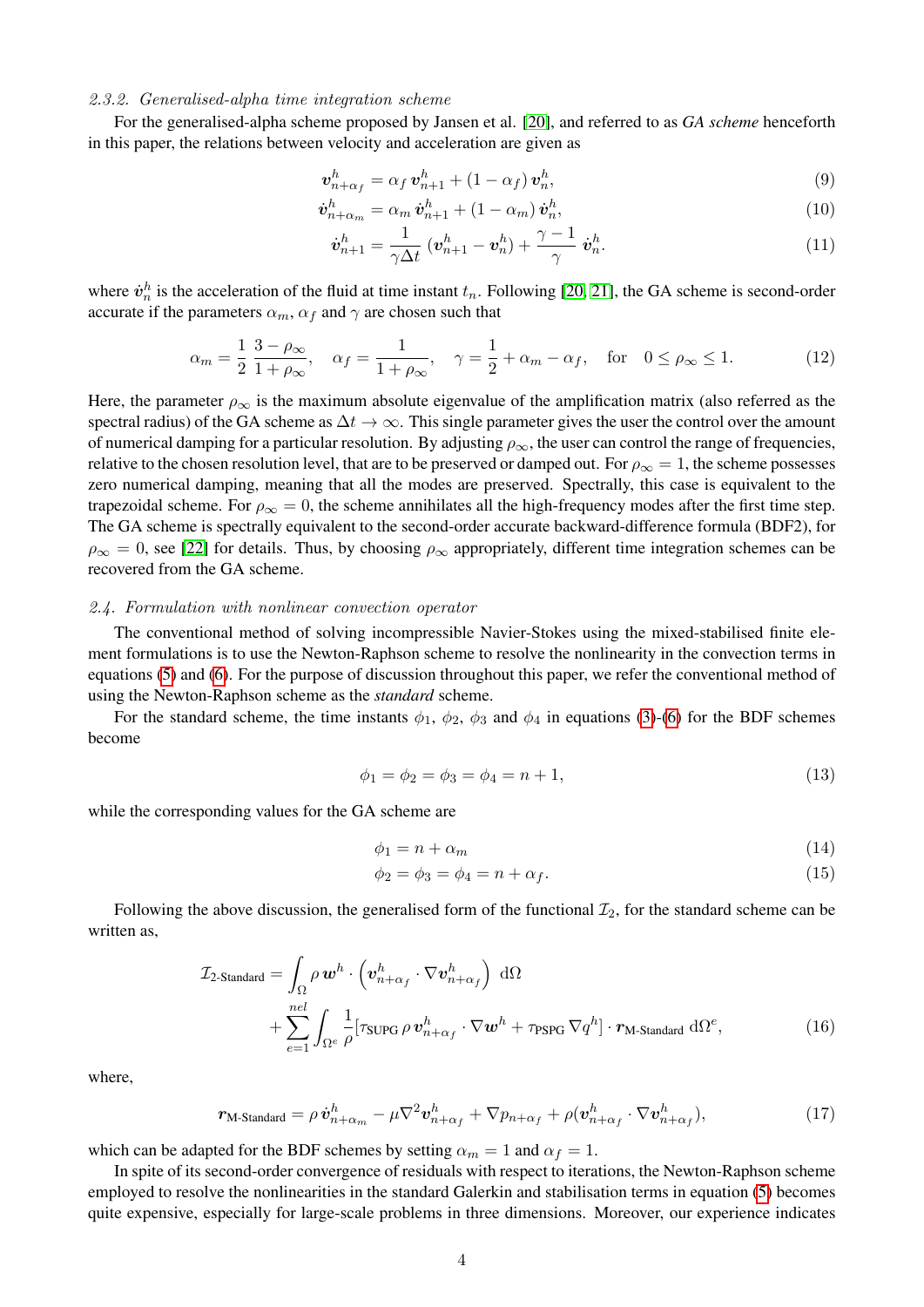that such an iterative procedure is unnecessary for all practical applications involving laminar fluid flows, particularly when small enough time steps are used for fluid-structure interaction problems due to accuracy and stability concerns. In the following subsection, we present a novel iteration-free technique for computing numerical solutions using mixed-stabilised formulations for unsteady laminar fluid flow problems without compromising the temporal accuracy for first- and, more importantly, second-order accurate time integration schemes.

#### <span id="page-4-4"></span>2.5. Formulation with linearised convection operators

The motivation behind the proposed scheme is to avoid iteration solution techniques at every time step while preserving the accuracy for the finite element schemes for incompressible Navier-Stokes equations when employing the coupled velocity-pressure mixed formulation, either with a stabilised formulation or with the LBB-stable elements.

Considering that  $\phi_4 = n$ , the only nonlinearity present in the whole functional  $\mathcal{I}_2$  is the convection term,  $\rho\left(\bm{v}_{\phi_3}^h\cdot\nabla\right)\bm{v}_{\phi_2}^h$ . Iterative solution techniques in the fractional-step and projection schemes are avoided by choosing  $\bm{v}^h_{\phi 3}=\bm{v}^h_n$ , which, unfortunately, limits the order of temporal accuracy to one, even with higher-order accurate time integration schemes for the viscous and pressure gradient terms. Second-order temporal accuracy can be achieved by choosing appropriate extrapolation for the convective velocity field, see [\[22\]](#page-24-4) for the details.

The generalised form of the functional  $\mathcal{I}_2$  for the linearised convection operator with the first- and secondorder accurate extrapolated convection velocity can now be written as

$$
\mathcal{I}_{2\text{-Extrapolated}} = \int_{\Omega} \rho \, \boldsymbol{w}^{h} \cdot \left( \tilde{\boldsymbol{v}}_{n+\alpha_{f}}^{h} \cdot \nabla \boldsymbol{v}_{n+\alpha_{f}}^{h} \right) \, \mathrm{d}\Omega \n+ \sum_{e=1}^{nel} \int_{\Omega^{e}} \frac{1}{\rho} [\tau_{\text{SUPG}} \, \rho \, \boldsymbol{v}_{n}^{h} \cdot \nabla \boldsymbol{w}^{h} + \tau_{\text{PSPG}} \, \nabla q^{h}] \cdot \boldsymbol{r}_{\text{M-Extrapolated}} \, \mathrm{d}\Omega^{e}
$$
\n(18)

where,

$$
r_{\text{M-Extrapolated}} = \rho \, \dot{\boldsymbol{v}}_{n+\alpha_m}^h - \mu \nabla^2 \boldsymbol{v}_{n+\alpha_f}^h + \nabla p_{n+\alpha_f} + \rho (\tilde{\boldsymbol{v}}_{n+\alpha_f}^h \cdot \nabla \boldsymbol{v}_{n+\alpha_f}^h). \tag{19}
$$

Here,  $\widetilde{v}_{n+\alpha_{f}}^{h}$  is the generalised extrapolated convection velocity which is necessary for preserving the second-<br>order accuracy for the preserve field when wing the GA sebense with  $\alpha > 0$  and it is given as order accuracy for the pressure field when using the GA scheme with  $\rho_{\infty} > 0$ , and it is given as

<span id="page-4-2"></span><span id="page-4-1"></span><span id="page-4-0"></span>
$$
\widetilde{\mathbf{v}}_{n+\alpha_f}^h = \alpha_f \,\mathbf{v}_*^h + (1 - \alpha_f) \,\mathbf{v}_n^h. \tag{20}
$$

where

$$
\mathbf{v}_{*}^{h} = \mathbf{v}_{n}^{h}, \qquad \text{first-order accurate}, \qquad (21)
$$
\n
$$
\mathbf{v}_{*}^{h} = 2\,\mathbf{v}_{n}^{h} - \mathbf{v}_{n-1}^{h}, \qquad \text{second-order accurate}. \qquad (22)
$$

In this work, the mixed-stabilised formulations with linearised convection operators with extrapolated convection velocity are denoted as *Extrapolated1* and *Extrapolated2*, respectively, with the first-order accurate [\(21\)](#page-4-0) and second-order accurate [\(22\)](#page-4-1) extrapolated convection velocity.

Although the mixed-stabilised formulation with the functional [\(18\)](#page-4-2) is completely linear, such a formulation involving velocity fields from the previous time steps, especially at  $t_{n-1}$ , is not feasible for schemes in which the active solution domain for the fluid problem changes over time, for example, schemes based on cut cells [\[15–](#page-23-11)[17\]](#page-23-12). Therefore, alternative strategies for linearising the convection operator while still preserving secondorder temporal accuracy is necessary. In this work, the nonlinear functional [\(5\)](#page-2-2) is reduced to a linear one as follows.

For  $\rho = 1$ , the convection term for the GA scheme becomes

<span id="page-4-3"></span>
$$
\mathbf{C} = \left(\mathbf{v}_{n+\alpha_f}^h \cdot \nabla\right) \mathbf{v}_{n+\alpha_f}^h. \tag{23}
$$

With  $\Delta v^h$  as the velocity increment from time instant  $t_n$  to time instant  $t_{n+1}$ , we have,

$$
\boldsymbol{v}_{n+\alpha_f}^h = \alpha_f \boldsymbol{v}_{n+1}^h + (1 - \alpha_f) \boldsymbol{v}_n^h = \boldsymbol{v}_n^h + \alpha_f \Delta \boldsymbol{v}^h \tag{24}
$$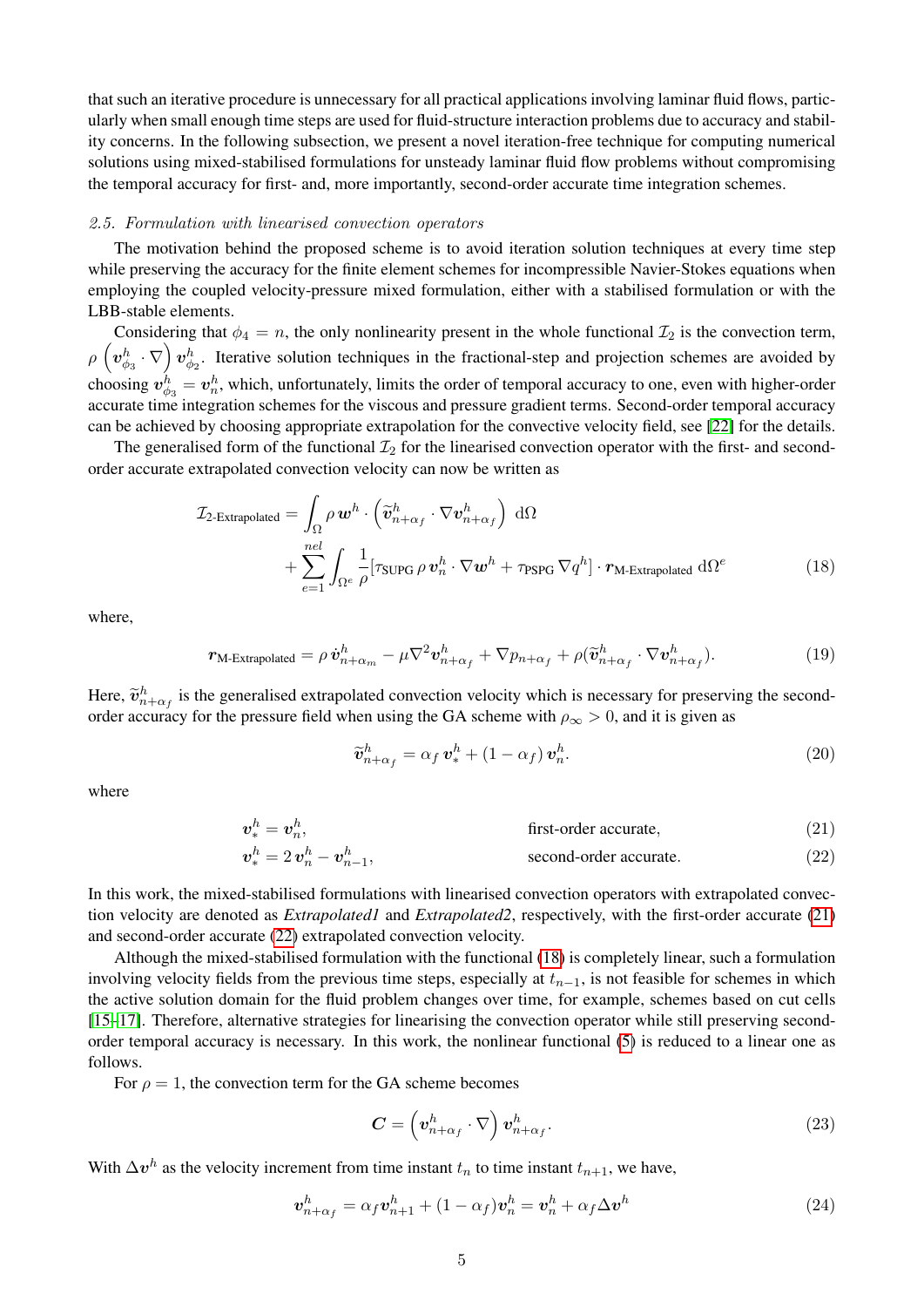Using [\(24\)](#page-4-3), the convection term,  $C$ , can be expanded as,

<span id="page-5-1"></span>
$$
\mathbf{C} = \left(\mathbf{v}_{n+\alpha_f}^h \cdot \nabla\right) \mathbf{v}_{n+\alpha_f}^h = \underbrace{\left(\mathbf{v}_n^h \cdot \nabla\right) \mathbf{v}_{n+\alpha_f}^h}_{\mathbf{C}_1} + \underbrace{\left(\alpha_f \Delta \mathbf{v}^h \cdot \nabla\right) \mathbf{v}_{n+\alpha_f}^h}_{\mathbf{C}_2}
$$
\n
$$
(25)
$$

If we ignore the second term,  $C_2$ , then the convection term becomes linear. However, as already discussed above, such a formulation is only first-order accurate in time. To overcome this drawback, we propose the following modification that helps in preserving the second-order accuracy of the GA scheme.

By rearranging  $C_2$ , Eq. [\(25\)](#page-5-1) can be rewritten as,

$$
\left(\boldsymbol{v}_{n+\alpha_{f}}^{h}\cdot\nabla\right)\boldsymbol{v}_{n+\alpha_{f}}^{h}=\left(\boldsymbol{v}_{n}^{h}\cdot\nabla\right)\boldsymbol{v}_{n+\alpha_{f}}^{h}+\left(\boldsymbol{v}_{n+\alpha_{f}}^{h}\cdot\nabla\right)\boldsymbol{v}_{n}^{h}-\left(\boldsymbol{v}_{n}^{h}\cdot\nabla\right)\boldsymbol{v}_{n}^{h}+\left(\alpha_{f}\Delta\boldsymbol{v}^{h}\cdot\nabla\right)\alpha_{f}\Delta\boldsymbol{v}^{h}
$$
\n
$$
\approx\left(\boldsymbol{v}_{n}^{h}\cdot\nabla\right)\boldsymbol{v}_{n+\alpha_{f}}^{h}+\left(\boldsymbol{v}_{n+\alpha_{f}}^{h}\cdot\nabla\right)\boldsymbol{v}_{n}^{h}-\left(\boldsymbol{v}_{n}^{h}\cdot\nabla\right)\boldsymbol{v}_{n}^{h}
$$
\n(27)

So, in the proposed scheme, we ignore only the higher-order (nonlinear) term  $(\alpha_f \Delta v^h \cdot \nabla) \alpha_f \Delta v^h$ , instead of ignoring the term  $C_2$  altogether. We demonstrate with convergence studies in Section. [3](#page-5-0) that this approach preserves second-order temporal accuracy of the GA scheme for both the velocity and pressure fields.

Now, the functional  $\mathcal{I}_2$ , for the proposed scheme becomes,

<span id="page-5-3"></span><span id="page-5-2"></span>
$$
\mathcal{I}_{2\text{-Proposed}} = \int_{\Omega} \rho \boldsymbol{w}^h \cdot \left( \boldsymbol{v}_n^h \cdot \nabla \boldsymbol{v}_{n+\alpha_f}^h + \boldsymbol{v}_{n+\alpha_f}^h \cdot \nabla \boldsymbol{v}_n^h - \boldsymbol{v}_n^h \cdot \nabla \boldsymbol{v}_n^h \right) d\Omega + \sum_{e=1}^{nel} \int_{\Omega^e} \frac{1}{\rho} [\tau_{\text{SUPG}} \rho \boldsymbol{v}_n^h \cdot \nabla \boldsymbol{w}^h + \tau_{\text{PSPG}} \nabla q^h] \cdot \boldsymbol{r}_{\text{M-Proposed}} d\Omega^e
$$
\n(28)

where,

$$
r_{\text{M-Proposed}} = \rho \, \dot{\boldsymbol{v}}_{n+\alpha_m}^h - \mu \nabla^2 \boldsymbol{v}_{n+\alpha_f}^h + \nabla p_{n+\alpha_f} + \rho (\boldsymbol{v}_n^h \cdot \nabla \boldsymbol{v}_{n+\alpha_f}^h + \boldsymbol{v}_{n+\alpha_f}^h \cdot \nabla \boldsymbol{v}_n^h - \boldsymbol{v}_n^h \cdot \nabla \boldsymbol{v}_n^h). \tag{29}
$$

The formulation for the BDF schemes can be recovered by setting  $\alpha_m = 1$  and  $\alpha_f = 1$  in the above expressions [\(28\)](#page-5-2) and [\(29\)](#page-5-3).

Since all the higher-order (nonlinear) terms are eliminated, the proposed scheme is linear; therefore, it doesn't require an iterative approach. It can be implemented in a computer code to compute the solutions directly at the time instant  $t_{n+1}$ , in the same manner as that usually followed for the Stokes or Oseen equations.

It is also worth pointing out at this point that the proposed scheme does not require any special treatment to preserve the second-order accuracy in the case of adaptive time-stepping while the coefficients in equation [\(22\)](#page-4-1) need appropriate modifications for the Extrapolated2 scheme. Note also that the computational cost incurred in computing and assembling the element matrices for one loop over elements is approximately the same in all the three schemes.

#### <span id="page-5-0"></span>3. Numerical examples - flow over fixed meshes

The accuracy and the computational advantages of the proposed technique are demonstrated first by studying flows over fixed body-fitted meshes. As the inf-sup stable pair, we use the P2-P1 element. For spatial discretisation when using the stabilised formulation, we employ the bi-linear quadrilateral (Q1) element with equal-order interpolation for velocity and pressure, which we denote as *Q1-Stab* element for the sake of discussion. The stabilisation parameters [\[11\]](#page-23-8) are computed as,

$$
\tau_{\text{SUPG}} = \tau_{\text{PSPG}} = \left[ \boldsymbol{v} \cdot \boldsymbol{G} \, \boldsymbol{v} + 4 \, \nu \, \boldsymbol{G} : \boldsymbol{G} \right]^{-1/2},\tag{30}
$$

where  $\nu = \frac{\mu}{\rho}$  $\frac{\mu}{\rho}$  and  $G$  is approximated as

$$
G = \frac{4}{h^2} I,\tag{31}
$$

in which  $h = \sqrt{4A/\pi}$  is the element characteristic length, with A as the area of the element. The resulting matrix system of equations for the all the simulations presentted in this work are solved by using a sparse direct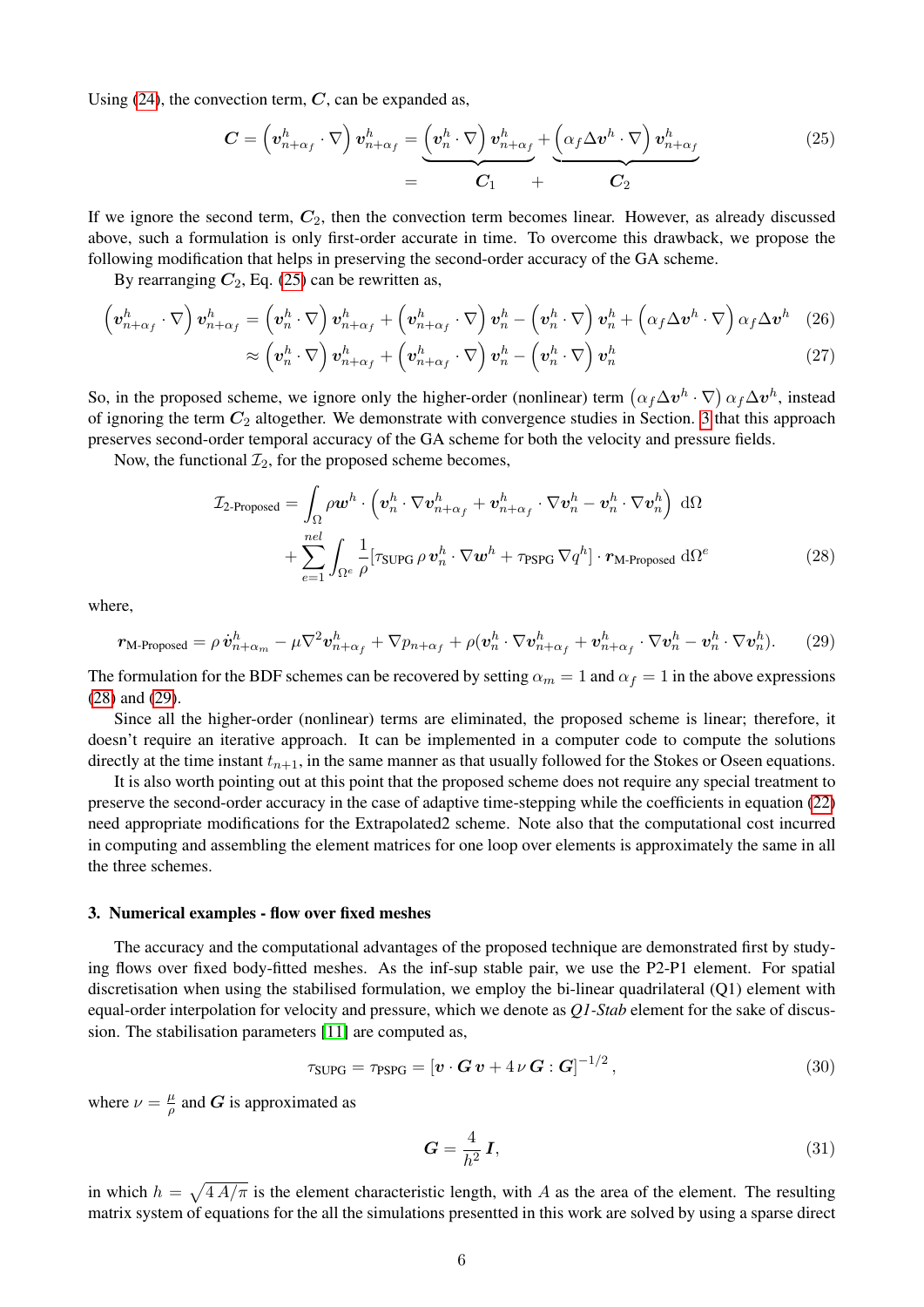solver PARDISO [\[23\]](#page-24-5). The convergence tolerance for the residual in the standard iteration-based scheme is taken as  $10^{-8}$ .

Note that the formulations for the steady-state problems can be recovered by ignoring the time derivative terms and setting  $\alpha_f = 1$  in the expressions in Sections. [2.4](#page-3-0) and [2.5.](#page-4-4) For the sake of simplicity, only unsteady flow problems are considered in this work.

## 3.1. Temporal convergence study with a manufactured solution

In this example, we consider a test case with a manufactured solution similar to the one proposed by Kim and Moin [\[24\]](#page-24-6). The properties of the fluid are:  $\rho = 1$  and  $\mu = 0.02$ . The velocity and pressure fields are assumed to be

$$
v_x = -\cos(x)\sin(y)\sin(2t),\tag{32}
$$

$$
v_y = \sin(x)\cos(y)\sin(2t),\tag{33}
$$

$$
p = -\frac{1}{4} \left[ \cos(2x) + \cos(2y) \right] \sin^2(2t). \tag{34}
$$

The balancing body force vector  $(g)$  is computed by substituting the solution in the momentum equation [\(1a\)](#page-1-1). The domain is assumed to be a square of side one unit. Spatial discretisations with  $250 \times 250$  O1-Stab elements and  $100 \times 100 \times 2$  P2-P1 elements are considered. The error norms of velocity and pressure evaluated at the time instant  $t = 5$  are displayed in Figs. [1,](#page-7-0) [2](#page-7-1) and [3,](#page-8-0) respectively, for the BDF1, GA with  $\rho_{\infty} = 0$  and GA with  $\rho_{\infty} = 0.5$ . As the BDF2 scheme is spectrally equivalent to the GA scheme with  $\rho_{\infty} = 0$ , the error norms obtained with the BDF2 scheme are identical to those of the GA scheme with  $\rho_{\infty} = 0$ . Therefore, results obtained with the BDF2 scheme are omitted to avoid redundancy.

As shown in Figs. [1,](#page-7-0) [2](#page-7-1) and [3,](#page-8-0) numerical results obtained with the linearised convection operators converge with optimal converge rates for both the BDF1 and GA schemes for the Q1-Stab as well as the P2-P1 elements. Except for the largest time step size, there is a negligible difference in the norms of velocity computed using the standard nonlinear scheme and the proposed formulations with linearised convection operators. Although the difference in L2 norm for the pressure obtained with the standard and the proposed scheme is noticeable, the rate of convergence in pressure obtained using the proposed approach is still second-order. This minor loss of accuracy in pressure can be ignored for practical applications, and as illustrated using the unsteady flow examples of flow past a circular cylinder and fluid-structure interaction, the effect of this difference is negligible.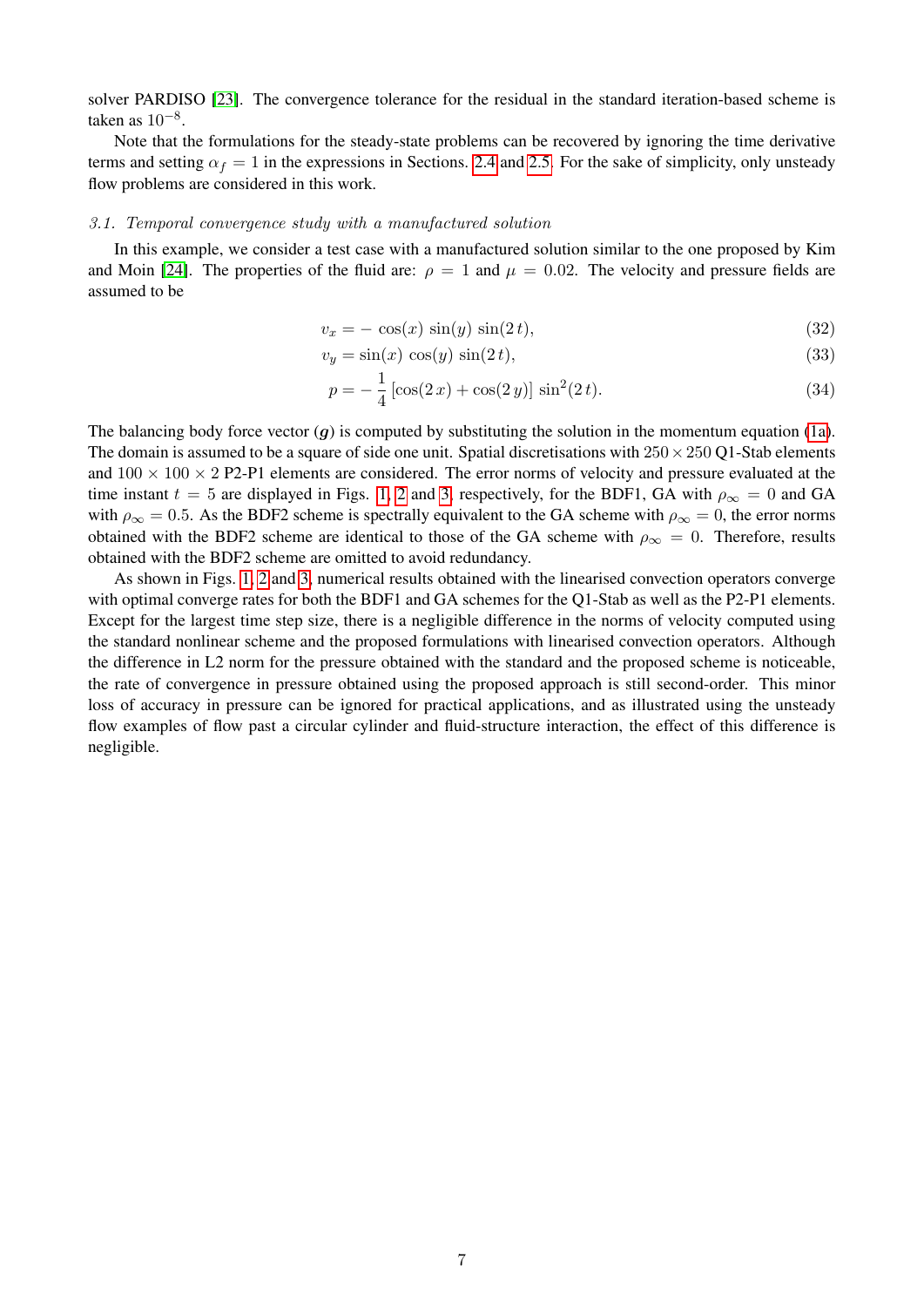

<span id="page-7-0"></span>Figure 1: Manufactured solution example: convergence of error norms at  $t = 5$  obtained with BDF1 scheme using different formulations. L2( $\bullet$ ) and H1( $\bullet$ ) refer to the L2 norm and H1 norm of the field  $\bullet$ , respectively. L2 norms in Y-component of velocity  $(v_y)$  are about the same as those of the X-component; therefore, are not included in the graph for the sake of clarity.



<span id="page-7-1"></span>Figure 2: Manufactured solution example: convergence of error norms at  $t = 5$  obtained with GA scheme with  $\rho_{\infty} = 0.0$ using different formulations. The error norm values for this case are identical to those of the BDF2 scheme.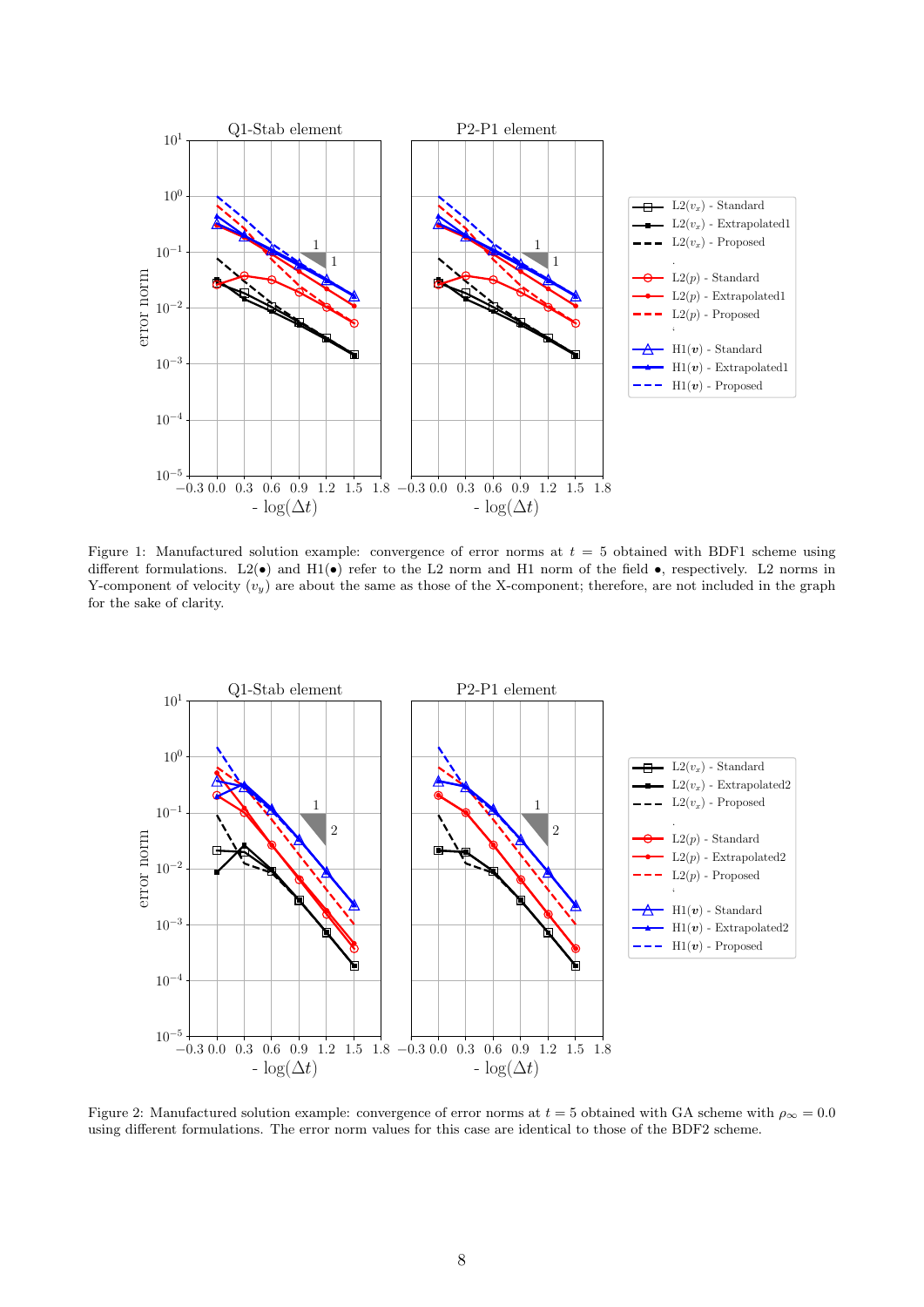

<span id="page-8-0"></span>Figure 3: Manufactured solution example: convergence of error norms at  $t = 5$  obtained with GA scheme with  $\rho_{\infty} = 0.5$ using different formulations.

## 3.2. Flow past a fixed circular cylinder in 2D

Having established the temporal accuracy of the proposed scheme in the previous example, we now demonstrate the accuracy and the computational advantages of the proposed scheme using the benchmark example of unsteady flow past a fixed circular cylinder. The geometry and boundary conditions of the problem are shown in Fig. [4.](#page-9-0) The finite element meshes used for the simulations are shown in Fig. [5.](#page-9-1) The quadrilateral mesh consists of 12675 nodes and 12400 Q1-Stab elements with 160 linear edges along the circumference of the circle. The triangular mesh consists of 15212 velocity nodes, 3873 pressure nodes and 7466 P2-P1 elements with 64 quadratic edges along the circumference of the circle.

The density of the fluid and the inlet velocity are taken as  $\rho = 1$  g/cm<sup>3</sup> and  $(v_x, v_y) = (1, 0)$  cm/s, respectively. The viscosity of the fluid is adjusted to match the Reynolds number, which is evaluated as  $Re =$  $\rho v_{\text{inf}} D/\mu$ , where D is the diameter of the cylinder and  $v_{\text{inf}}$  is the free-stream velocity. In the present case,  $D = 1$  cm and  $v_{\text{inf}} = 1$  cm/s. In this work, we consider three different Reynolds numbers, 100, 200 and 400, to illustrate the accuracy of the proposed scheme over a wide range of Reynolds numbers. For each Reynolds number, simulations are carried out for four different time steps,  $\Delta t = \{0.4, 0.2, 0.1, 0.05\}$  s, with the standard nonlinear and the proposed linear formulations as well as the formulation based on the second-order accurate extrapolated convection velocity. The spectral radius parameter for the generalised-alpha scheme is taken as  $\rho_{\infty} = 0.0.$ 

In all the simulations, inlet velocity is ramped linearly from zero to one during the first second. All the simulations are carried out up to 1000 seconds. The accuracy of the results is assessed by computing the amplitude of lift coefficient  $(C_L)$  and Strouhal number  $(St)$ , the vortex shedding frequency.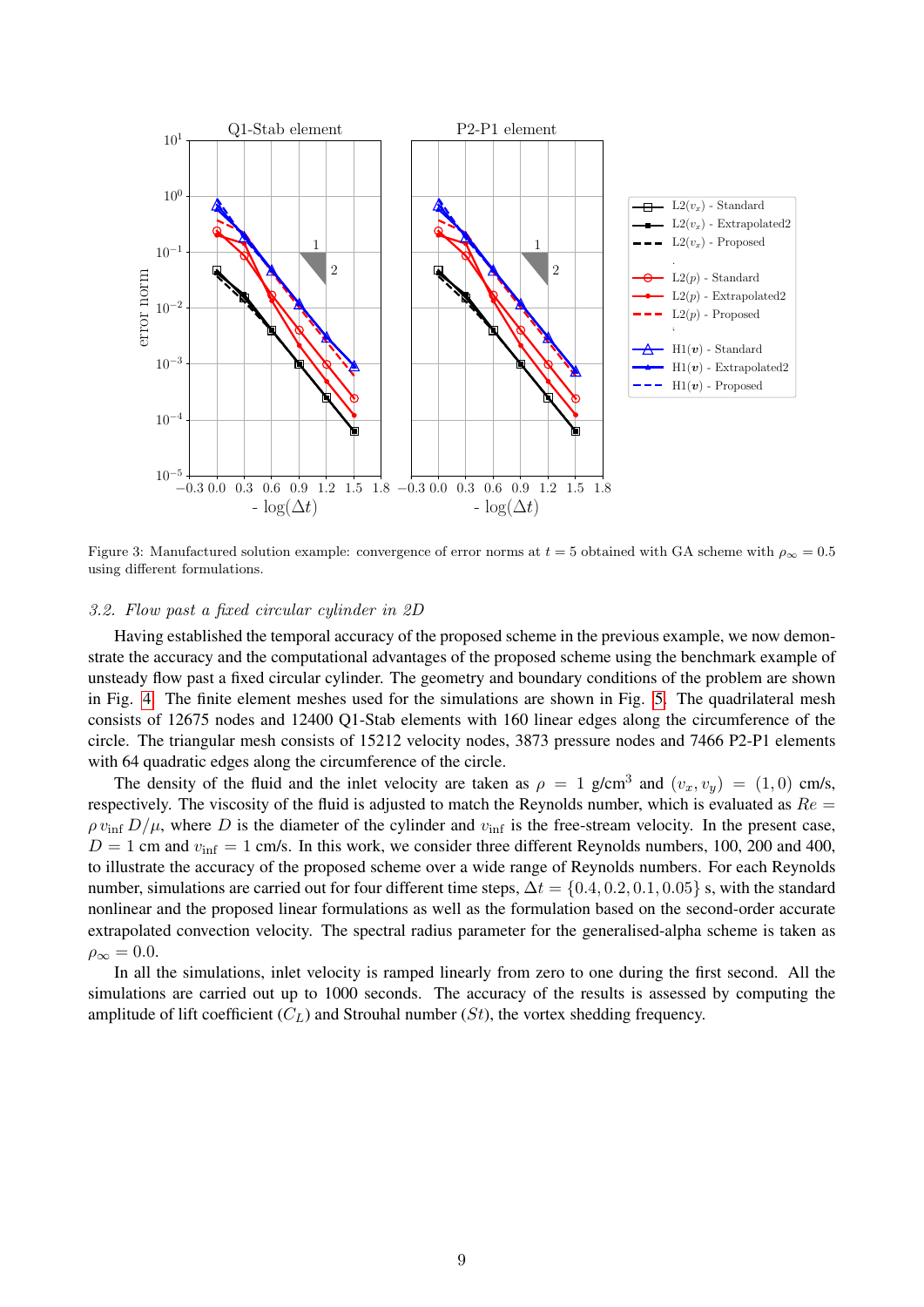

<span id="page-9-0"></span>Figure 4: Flow past circular cylinder: geometry and boundary conditions. Length units are centimeters.



<span id="page-9-1"></span>Figure 5: Flow past circular cylinder: body-fitted finite element meshes used for the simulations.

The computed values of  $C_L$  and St are tabulated in Tables. [1,](#page-10-0) [2,](#page-11-0) [3,](#page-11-1) respectively, for Reynolds numbers 100, 200 and 400. The graphs for the evolution of the lift coefficient obtained with the Q1-Stab element with two different time steps are presented in Figs. [6](#page-12-0) and [7,](#page-12-1) respectively, for Reynolds numbers 100 and 200. The corresponding graphs for the P2-P1 element are shown in Figs. [8](#page-13-0) and [9.](#page-13-1) These results illustrate that numerical results that are in excellent agreement with the standard scheme can be obtained using the proposed iterationfree scheme. While both the proposed and the *Extrapolated2* formulations convergence with ∆t, the agreement with the standard formulation for large time steps is consistently better with the proposed formulation. The contour plots of pressure presented in Fig. [10](#page-14-1) show that the pressure field obtained with the proposed scheme is smooth. The slight drop in accuracy in  $C<sub>L</sub>$  for the P2-P1 element for  $Re = 400$  is attributed to the coarser spatial discretisation for pressure for the P2-P1 element when compared with the Q1-Stab element.

The computational benefits of the proposed scheme are assessed by studying the number of iterations required for the standard methodology using the iteration-based Newton-Raphson scheme. The average number of iterations required in each simulation using the standard scheme is tabulated in Table. [4.](#page-14-2) As expected, the number of required iterations with the standard approach increases with an increase in the value of Reynolds number, especially with large time steps,  $\Delta t = 0.4$  and  $\Delta t = 0.2$ . On the contrary, the formulations with linearised convection operators require only one iteration at every time step irrespective of the Reynolds number and the time step size. Note that although the proposed and the *Extrapolated2* formulations require only one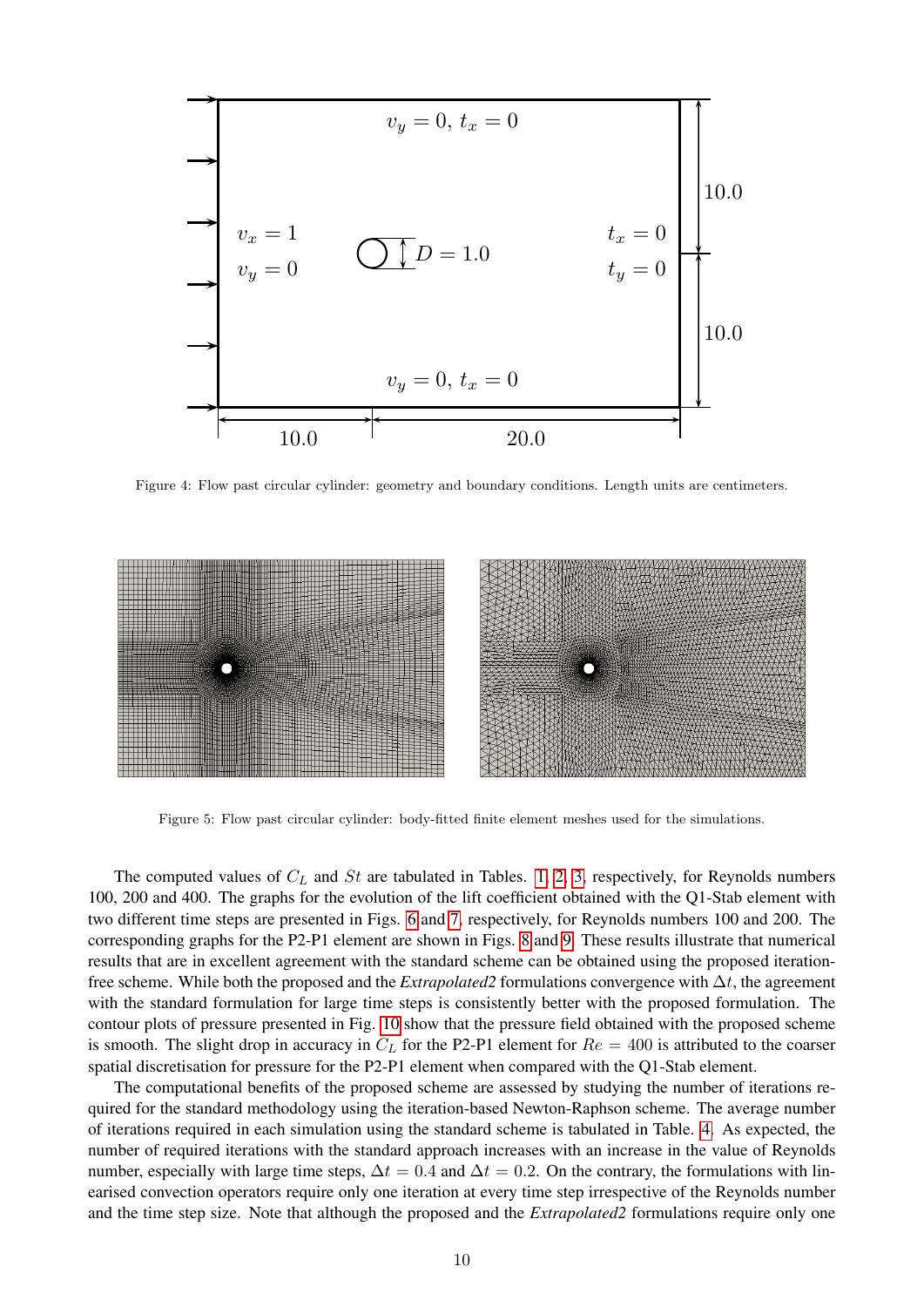iteration, the proposed scheme computes numerical results of the same accuracy as that of the standard nonlinear scheme, unlike the *Extrapolated2* formulation which still requires smaller time steps for obtaining results that are comparable to that of the standard nonlinear scheme. Therefore, with its ability to compute numerical results that are in good agreement with the standard scheme even when using large time steps, the proposed scheme yields significant computational benefits over the standard and *Extrapolated2* schemes. It is also worth pointing out that the resulting computational benefits increase for flows with higher Reynolds numbers. In this particular example, 3X-6X speedups are achieved, as can be deduced from Table [4,](#page-14-2) with minimal changes to the existing code and without even resorting to the techniques of parallelisation.

Remark: Numerical results with the BDF1 scheme show the same trend as that observed with the GA scheme, i.e., the results obtained with the proposed scheme are in much better agreement with the standard scheme than those computed with the *Extrapolated1* scheme.

| Data                |          | $C_L$    |               | St        |           |               |
|---------------------|----------|----------|---------------|-----------|-----------|---------------|
|                     | Standard | Proposed | Extrapolated2 | Standard  | Proposed  | Extrapolated2 |
| $Present - Q1-Stab$ |          |          |               |           |           |               |
| $\Delta t = 0.4$    | 0.286    | 0.293    | 0.532         | 0.156     | 0.172     | 0.153         |
| $\Delta t = 0.2$    | 0.333    | 0.331    | 0.376         | 0.168     | 0.174     | 0.168         |
| $\Delta t=0.1$      | 0.323    | 0.332    | 0.342         | 0.170     | 0.172     | 0.170         |
| $\Delta t = 0.05$   | 0.331    | 0.332    | 0.334         | 0.168     | 0.168     | 0.168         |
| $Present - P2-P1$   |          |          |               |           |           |               |
| $\Delta t = 0.4$    | 0.293    | 0.316    | 0.541         | $0.159\,$ | $0.158\,$ | 0.176         |
| $\Delta t = 0.2$    | 0.330    | 0.337    | 0.383         | 0.167     | 0.167     | 0.173         |
| $\Delta t = 0.1$    | 0.337    | 0.339    | 0.349         | 0.169     | 0.169     | 0.167         |
| $\Delta t = 0.05$   | 0.338    | 0.338    | 0.341         | 0.169     | 0.169     | 0.170         |
| Braza et al. [25]   | 0.300    |          |               | 0.160     |           |               |
| Calhoun $[26]$      | 0.298    |          |               | 0.175     |           |               |
| Liu et al. $[27]$   | 0.339    |          |               | 0.165     |           |               |
| Kadapa et al. [28]  | 0.339    |          |               | 0.166     |           |               |
| Kadapa et al. [16]  | 0.330    |          |               | 0.169     |           |               |

<span id="page-10-0"></span>Table 1: Flow past circular cylinder:  $C_L$  and  $St$  values for  $Re = 100$ .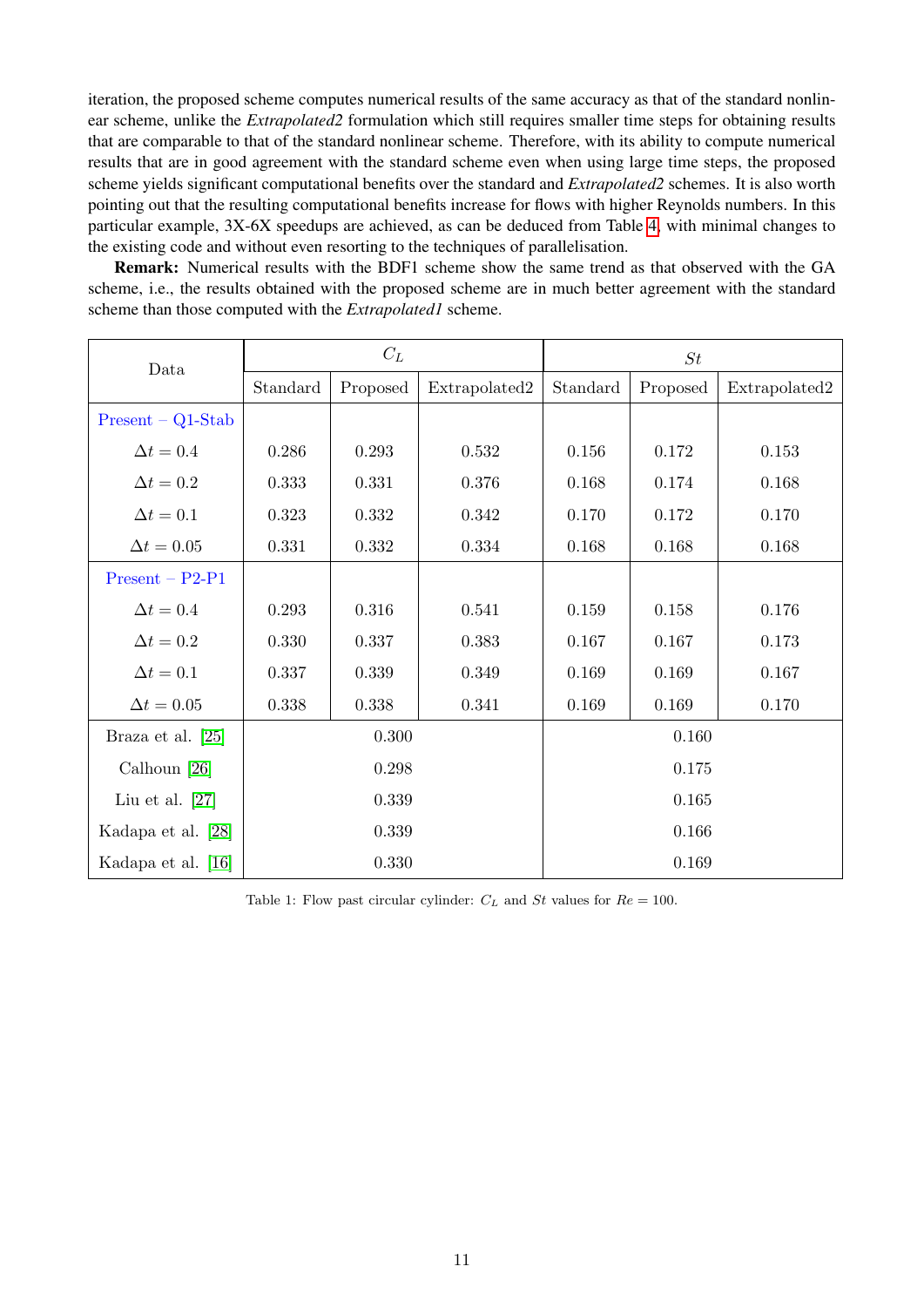| Data                |          | $C_L$    |               | $\mathcal{S}t$ |           |               |  |
|---------------------|----------|----------|---------------|----------------|-----------|---------------|--|
|                     | Standard | Proposed | Extrapolated2 | Standard       | Proposed  | Extrapolated2 |  |
| $Present - Q1-Stab$ |          |          |               |                |           |               |  |
| $\Delta t = 0.4$    | 0.546    | 0.579    | 0.892         | 0.172          | 0.180     | 0.198         |  |
| $\Delta t = 0.2$    | 0.656    | 0.672    | 0.726         | 0.194          | 0.194     | 0.206         |  |
| $\Delta t = 0.1$    | 0.682    | 0.688    | 0.696         | $0.198\,$      | 0.198     | 0.202         |  |
| $\Delta t = 0.05$   | 0.685    | 0.687    | 0.688         | 0.198          | 0.198     | 0.200         |  |
| $Present - P2-P1$   |          |          |               |                |           |               |  |
| $\Delta t = 0.4$    | 0.544    | 0.573    | 0.885         | 0.181          | 0.180     | 0.199         |  |
| $\Delta t = 0.2$    | 0.656    | 0.670    | 0.723         | 0.194          | 0.193     | 0.204         |  |
| $\Delta t = 0.1$    | 0.689    | 0.688    | 0.698         | 0.202          | $0.197\,$ | 0.202         |  |
| $\Delta t = 0.05$   | 0.688    | 0.689    | 0.691         | 0.202          | 0.202     | $0.199\,$     |  |
| Braza et al. [25]   | 0.750    |          |               | 0.200          |           |               |  |
| Franke et al. [29]  | 0.650    |          |               |                | 0.194     |               |  |
| Calhoun $[26]$      | 0.668    |          |               | 0.202          |           |               |  |
| Liu et al. $[27]$   | 0.690    |          |               | 0.192          |           |               |  |
| Kadapa et al. [28]  | 0.711    |          |               | 0.194          |           |               |  |
| Kadapa et al. [16]  | 0.717    |          |               | $0.196\,$      |           |               |  |

<span id="page-11-0"></span>Table 2: Flow past circular cylinder:  $C_L$  and  $St$  values for  $Re = 200$ .

| Data                | $C_L$    |          |               | St       |          |               |
|---------------------|----------|----------|---------------|----------|----------|---------------|
|                     | Standard | Proposed | Extrapolated2 | Standard | Proposed | Extrapolated2 |
| $Present - Q1-Stab$ |          |          |               |          |          |               |
| $\Delta t = 0.4$    | 0.827    | 0.848    | 1.167         | 0.196    | 0.190    | 0.206         |
| $\Delta t = 0.2$    | 1.006    | 1.023    | 1.063         | 0.215    | 0.215    | 0.232         |
| $\Delta t = 0.1$    | 1.052    | 1.061    | 1.064         | 0.218    | 0.218    | 0.224         |
| $\Delta t = 0.05$   | 1.063    | 1.066    | 1.066         | 0.220    | 0.220    | 0.222         |
| $Present - P2-P1$   |          |          |               |          |          |               |
| $\Delta t = 0.4$    | 0.707    | 0.717    | 1.013         | 0.197    | 0.196    | 0.221         |
| $\Delta t = 0.2$    | 0.880    | 0.895    | 0.897         | 0.216    | 0.214    | 0.235         |
| $\Delta t = 0.1$    | 0.922    | 0.929    | 0.928         | 0.221    | 0.221    | 0.227         |
| $\Delta t = 0.05$   | 0.930    | 0.932    | 0.931         | 0.223    | 0.223    | 0.224         |
| Rajani et al. [30]  | 1.000    |          |               | 0.2348   |          |               |

<span id="page-11-1"></span>Table 3: Flow past circular cylinder:  $C_L$  and  $St$  values for  $Re = 400$ .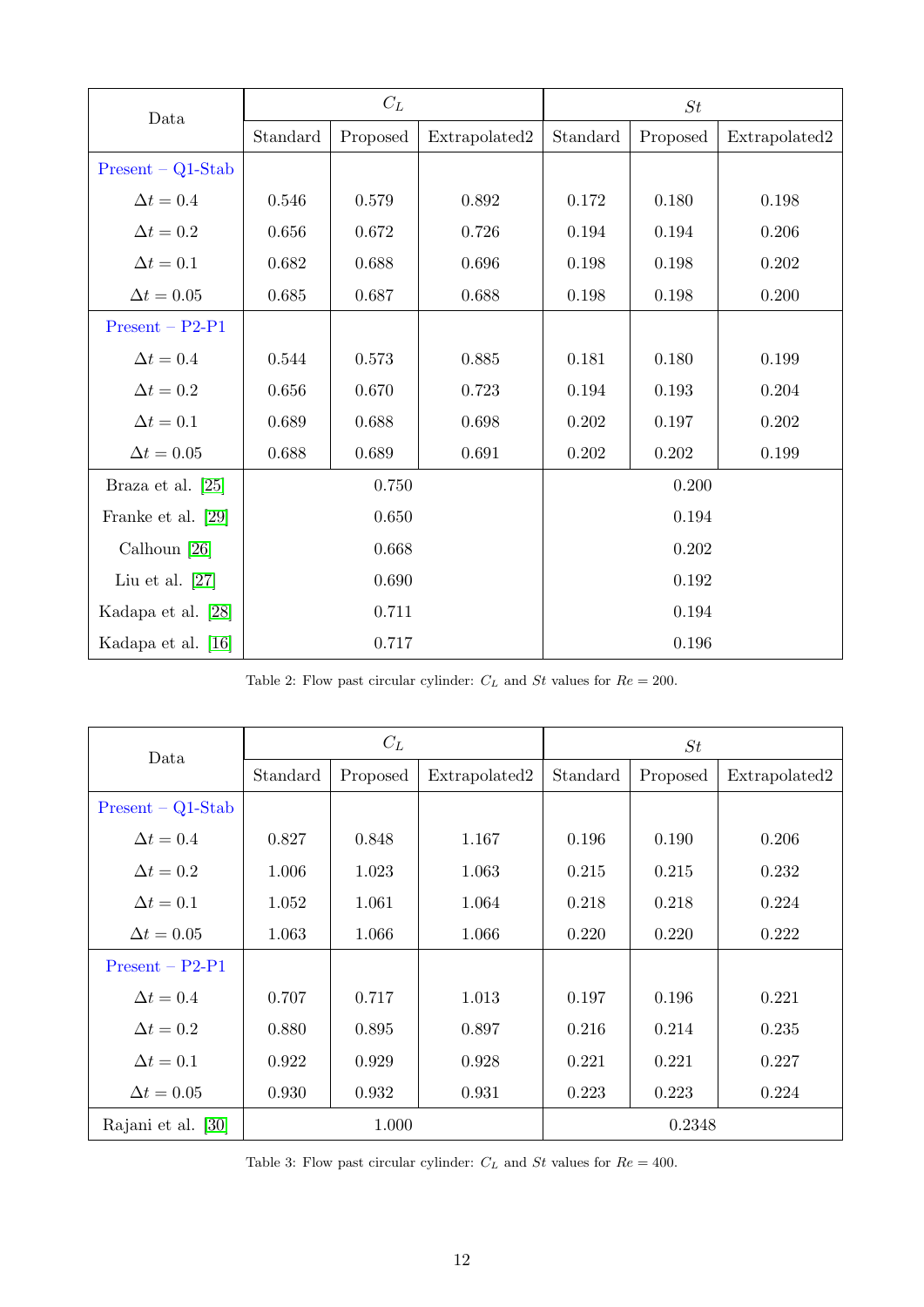

<span id="page-12-0"></span>Figure 6: Flow past circular cylinder: evolution of  $C_L$  for  $Re = 100$  with the Q1-Stab element.



<span id="page-12-1"></span>Figure 7: Flow past circular cylinder: evolution of  $C_L$  for  $Re = 200$  with the Q1-Stab element.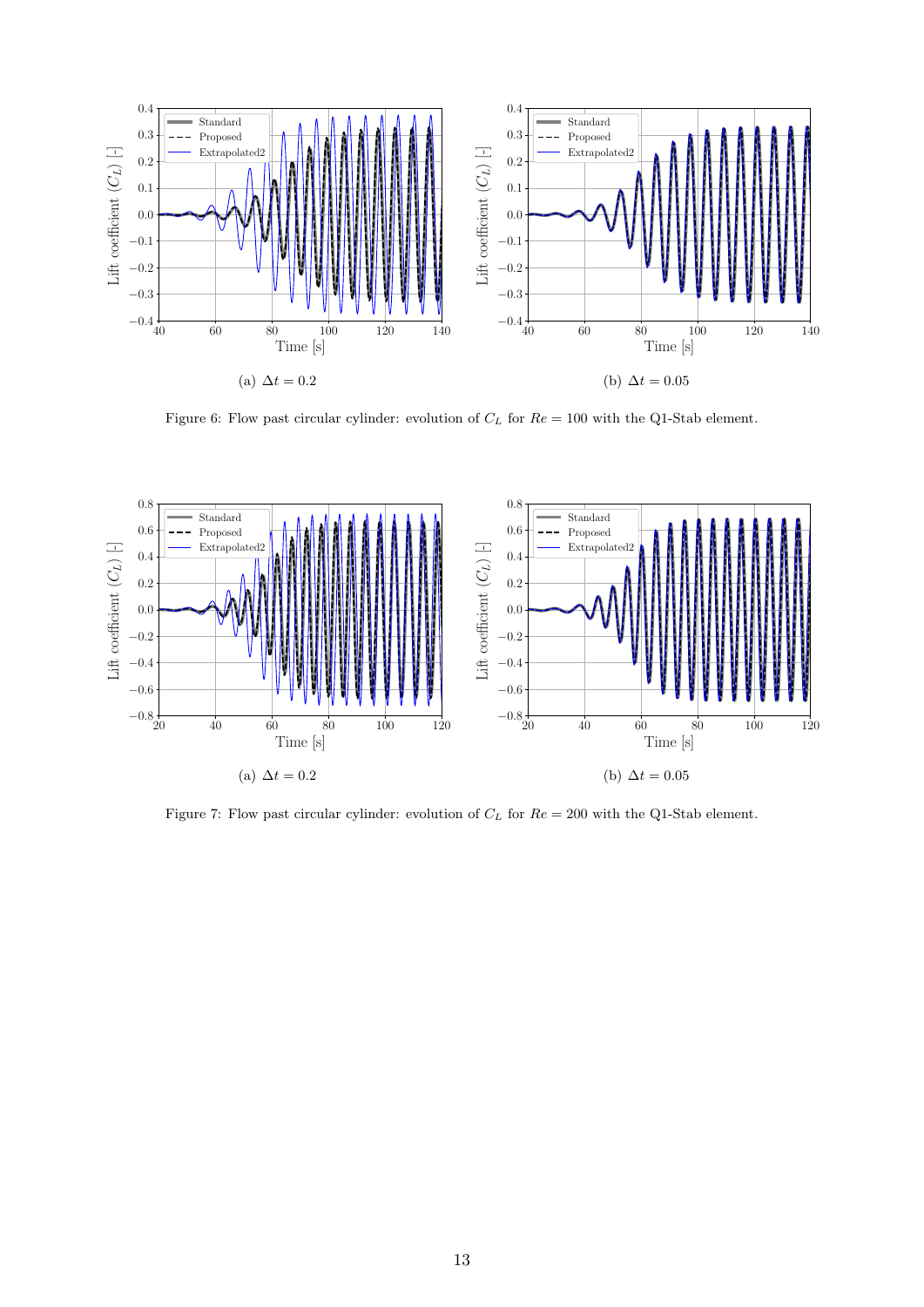

<span id="page-13-0"></span>Figure 8: Flow past circular cylinder: evolution of  $C_L$  for  $Re = 100$  with the P2-P1 element.



<span id="page-13-1"></span>Figure 9: Flow past circular cylinder: evolution of  $C_L$  for  $Re = 200$  with the P2-P1 element.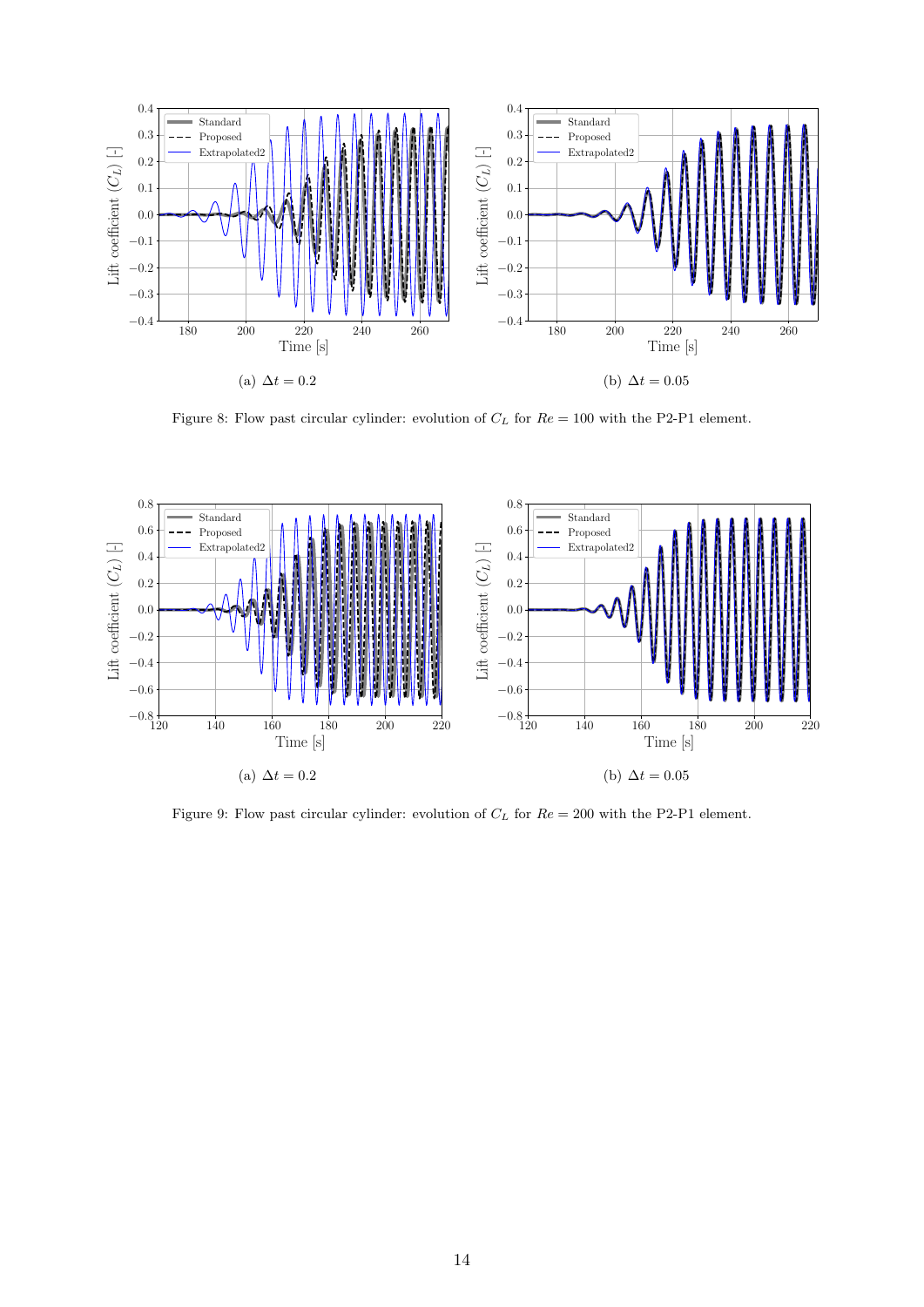

(a) At  $t = 150$  for  $Re = 100$  with  $\Delta t = 0.1$ 



(b) At  $t = 80$  for  $Re = 400$  with  $\Delta t = 0.1$ 

<span id="page-14-1"></span>Figure 10: Flow past circular cylinder: contour plots of pressure obtained with the proposed scheme using the Q1-Stab element.

| Time step $(\Delta t)$ |            | Q1-Stab element |            | P <sub>2</sub> -P <sub>1</sub> element |            |            |
|------------------------|------------|-----------------|------------|----------------------------------------|------------|------------|
|                        | $Re = 100$ | $Re = 200$      | $Re = 400$ | $Re = 100$                             | $Re = 200$ | $Re = 400$ |
| 0.4                    | 4.0        | 5.0             | 5.7        | 3.7                                    | 4.7        | 4.8        |
| 0.2                    | 4.0        | 4.6             | 5.2        | 3.7                                    | 3.9        | 4.3        |
| 0.1                    | 4.0        | 4.0             | 4.9        | 3.7                                    | 3.9        | 3.9        |
| 0.05                   | 3.9        | 4.0             | 4.3        | 2.9                                    | 3.7        | 3.8        |

<span id="page-14-2"></span>Table 4: Flow past circular cylinder: average number of iterations for the standard scheme for 1000 seconds in each simulation.

## <span id="page-14-0"></span>4. Numerical examples - fluid-structure interaction

In this section, we illustrate the computational advantages of the proposed scheme in the context of fluidstructure interaction problems by studying two benchmark examples: (i) a thin flexible restrictor flap in a converging channel [\[31\]](#page-24-13) and (ii) vortex-induced vibrations of a thick flexible beam [\[32\]](#page-24-14). The simulation platform used in present work is the hierarchical b-spline-based immersed boundary framework established in Dettmer et al. [\[15\]](#page-23-11) and Kadapa et al. [\[16,](#page-23-14) [17\]](#page-23-12). We discuss only the important aspects of the FSI framework in the present work and refer the reader to Kadapa [\[17\]](#page-23-12) for the comprehensive details.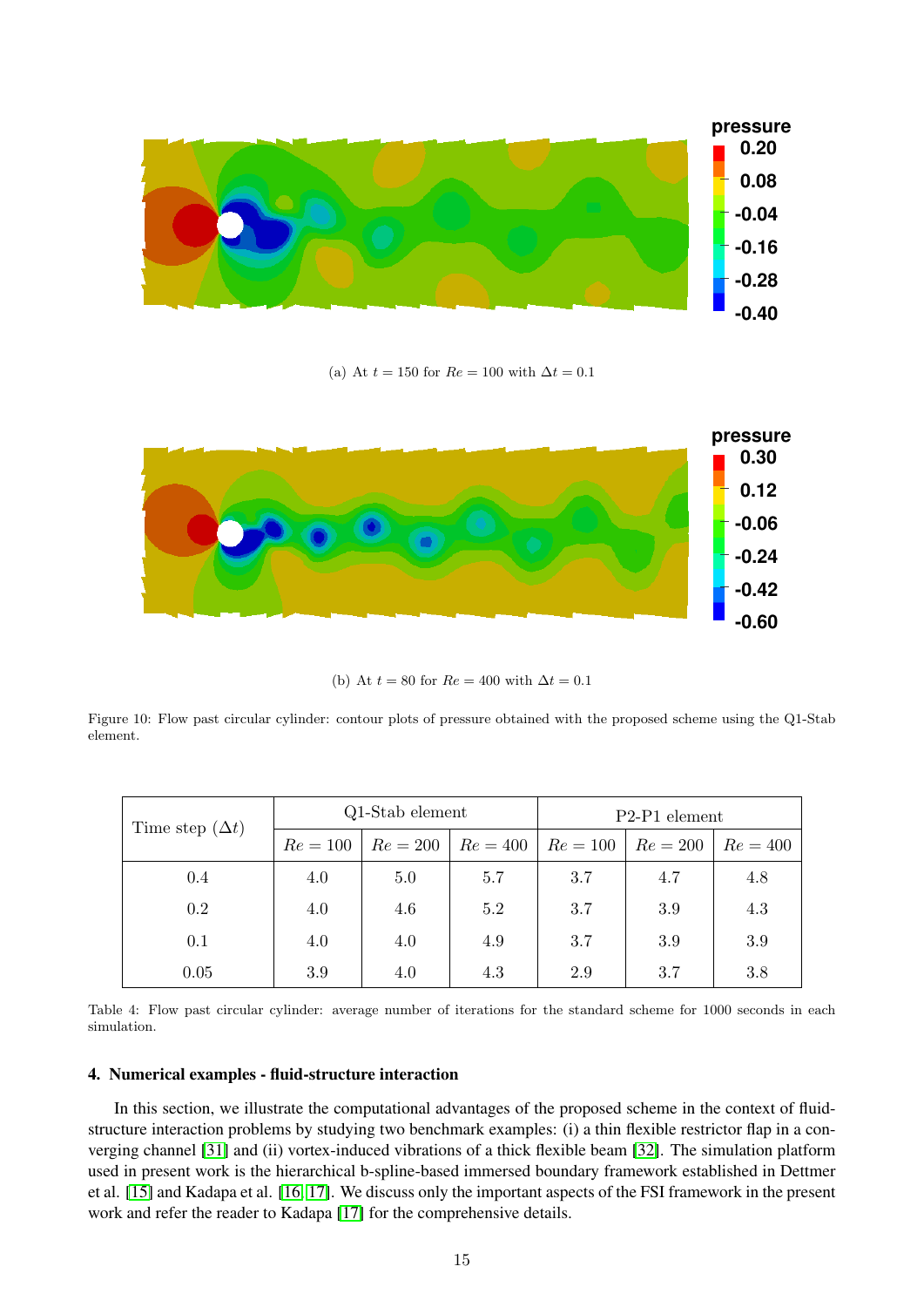In the adapted FSI framework, the fluid-solid coupling is resolved using the *iteration-free* staggered scheme proposed by Dettmer and Peric [\[33\]](#page-24-15); the fluid problem is discretised with hierarchical b-splines and solved using ´ the mixed velocity-pressure formulation with the SUPG/PSPG stabilisation, and the solid is modelled with firstorder quadrilateral/hexahedral elements with the standard displacement or the F-bar formulation of de Souza Neto et al. [\[34\]](#page-24-16). The time integration scheme used for the fluid solver is the same generalised-alpha scheme [\[20\]](#page-24-2) that is considered in this paper and the time integration scheme for the elastodynamics is the generalisedalpha scheme proposed by Chung and Hulbert [\[35\]](#page-24-17). Both the time integration schemes, as well as the staggered scheme, are *second-order accurate*. The spectral radius parameters for the generalised-alpha schemes for both the solid and fluid problems considered in the following examples are  $\rho^s_{\infty} = \rho^f_{\infty} = 0$ .

Since the proposed formulation has been found to yield better results than the *Extrapolated2* formulation when compared with the standard scheme for the example of flow of a fixed circular cylinder and, more importantly, since the *Extrapolated2* formulation requires the velocity field at  $t_{n-1}$  which is not readily available for the cut-cell-based formulation used in this work, only the standard and the proposed formulations are considered for the FSI examples.

The important steps involved in the fluid-structure interaction algorithm adapted in the present work are outlined in Algorithm [1,](#page-15-0) in which  $\mathbf{F}_{n-1}$ ,  $\mathbf{F}_n$  and  $\mathbf{F}_{n+1}$  are the global force vectors on the solid domain at time instants  $t_{n-1}$ ,  $t_n$  and  $t_{n+1}$ , respectively;  $\mathbf{F}_{n+1}^{s}$  is the predicted force vector on the solid at  $t_{n+1}$ ;  $\mathbf{F}_{n+1}^f$  is the force exerted by the fluid at  $t_{n+1}$ ; and  $\beta$  is the relaxation parameter.

The important detail that is worth pointing out at this point is the computational efficiency of the overall FSI algorithm adapted in the present work. In addition to the iteration-free staggered scheme of [\[33\]](#page-24-15) which yields significant computational benefits over iteration-based coupling algorithms c.f. [\[31,](#page-24-13) [36\]](#page-25-0), the proposed approach increases the computational efficiency further by reducing the computational cost incurred in the fluid solver, Step 4 in Algorithm [1.](#page-15-0) The only iterative scheme used in the entire FSI framework adapted in the present work is for the solid domain for which the computational cost in the majority of FSI problems is only a fraction of the total computational cost of the simulation. Since the fluid solver is the most time-consuming part in the majority of FSI simulations, the overall computational benefits in using the iteration-free coupling scheme and the iteration-free fluid solver are substantial.

<span id="page-15-0"></span>Algorithm 1 Algorithm for FSI problem

Set: parameters and initial conditions

Time loop

**Step 1**: predict force on the solid:  $\mathbf{F}_{n+1}^{s^P} = 2\mathbf{F}_n - \mathbf{F}_{n-1}$ 

**Step 2:** solve the solid problem using  $\mathbf{F}_{n}^{s^F}$  $n+1$ 

Step 3: reposition immersed solid(s) and update the fluid mesh

Step 4: solve the fluid problem (no *iterations here*)

**Step 5:** obtain the fluid force  $\mathbf{F}_n^f$  $n+1$ 

**Step 6:** average the interface force:  $\mathbf{F}_{n+1} = -\beta \mathbf{F}_{n+1}^f + (1 - \beta) \mathbf{F}_{n}^{s^F}$  $n+1$ 

**Step 7:** copy variables at  $t_{n+1}$  into variables at  $t_n$ 

End Time loop

## 4.1. Thin flexible restrictor flap in a converging channel

This example consists of a thin flexible restrictor flap fixed to the bottom of a converging channel right before the contraction, as depicted schematically in Fig. [11.](#page-16-0) This example was first proposed by Neumann et al. [\[31\]](#page-24-13) and was later studied by Degroote et al. [\[36\]](#page-25-0) for evaluating the performance of staggered or partitioned approached to fluid-structure interaction problems with strong added-mass.

Following [\[36\]](#page-25-0), the Young's modulus and and Poisson's ratio of the flap are taken, respectively, as  $E^s$  =  $2.3 \times 10^6$  N/m<sup>2</sup> and  $\nu^s = 0.45$ ; the density of the flap's material is taken as  $\rho^s = 1500$  kg/m<sup>3</sup>. The material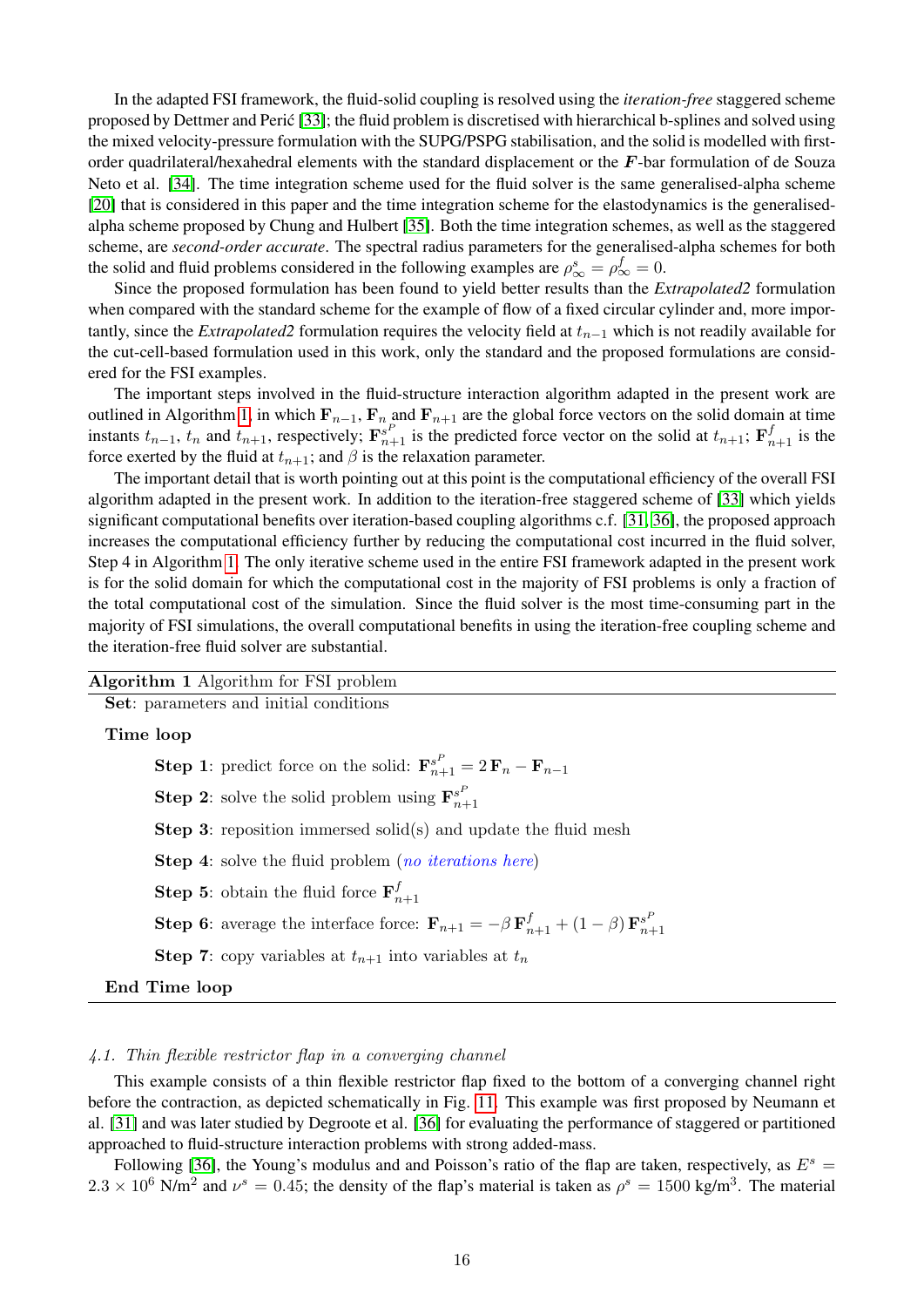model is assumed to be the Saint Venant-Kirchhoff model. The flap is modelled using  $4 \times 100$  bilinear quadrilateral elements with the F-bar formulation of de Souza Neto et al. [\[34\]](#page-24-16). The dynamic viscosity of the fluid is  $\mu = 0.1$  Pa s and the density of the fluid is taken  $\rho = \rho^f = 1750$  kg/m<sup>3</sup>. With  $\rho^s / \rho^f \approx 0.8571$ , this test case corresponds to the extreme case of added-mass in Degroote et al. [\[36\]](#page-25-0).

The fluid mesh at the start of the simulation is shown in Fig. [12.](#page-17-0) As shown, the fluid domain in the vicinity of the flap is refined locally to accommodate the thin flexible flap. With equal-order linear b-splines for velocity and pressure, the number of fluid degrees of freedom at the first time step is 78630, and it remains approximately the same during the whole simulation. Note that it is possible to model this problem using fewer DOFs using an FSI framework that supports beam models for thin solids, for example, Kadapa et al. [\[28\]](#page-24-10), Degroote et al. [\[36\]](#page-25-0) and Muddle et al. [\[37\]](#page-25-1).

The horizontal velocity profile at the inlet  $(v_{in})$  is given as

$$
v_{in} = \begin{cases} 0.5 \, V_{max} \, [1 - \cos(\pi \, t/10)], & \text{if } 0 \leq t \leq 10 \\ V_{max}, & \text{if } t \geq 10. \end{cases} \tag{35}
$$

where  $V_{max} = 0.06067$  m/s. The relaxation parameter for the staggered scheme is  $\beta = 0.01$ .

Simulations are carried out for up to 50 seconds using three different time steps  $\Delta t = \{0.4, 0.2, 0.1\}$  using the standard nonlinear and the proposed linear schemes. The evolution of horizontal displacement of points A and B obtained from different simulations is presented in Fig. [13.](#page-17-1) These results illustrate that the displacement response of the beam obtained with the standard and the proposed schemes are indistinguishable from each other for all the three different time steps considered. The accuracy of the results is further justified with the contour plots of X-velocity and pressure at  $t = 50$  s in Figs. [14](#page-18-0) and [15,](#page-18-1) respectively. Fig. [16](#page-19-0) shows the number of Newton-Raphson iterations for the fluid problem at each time step for all the simulations. These results prove that numerical results that are in excellent agreement with the standard approach can be obtained using the proposed scheme at a lower computational cost, about only 30% of that of the standard scheme.

Another interesting point worth highlighting from the numerical results obtained for this example is the ability of the Dettmer and Peric staggered scheme [\[33\]](#page-24-15) in effectively overcoming the significant added-mass ´ issue well-known in this particular example.



<span id="page-16-0"></span>Figure 11: Flexible restrictor flap: geometry and boundary conditions. The dimensions are in meters.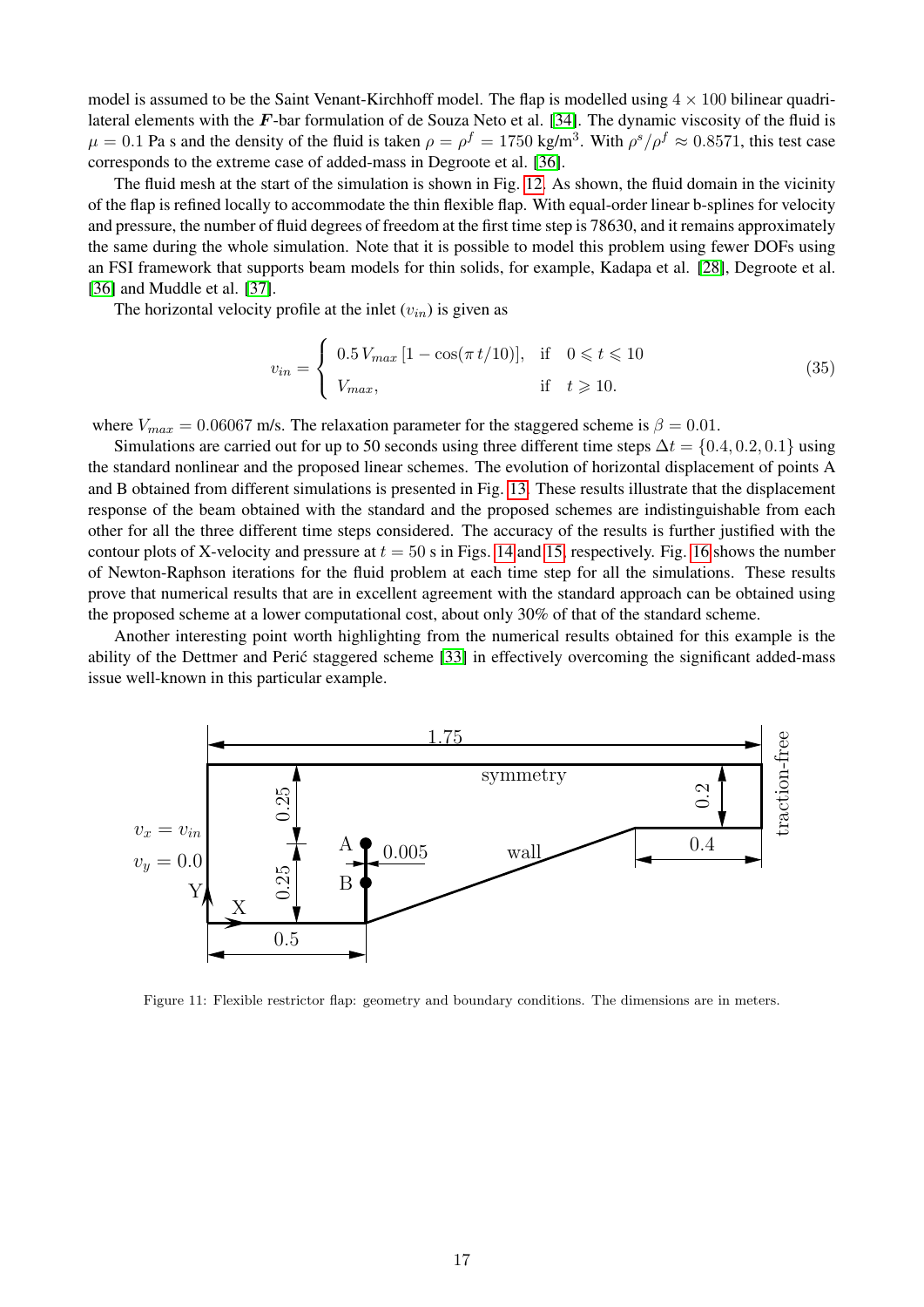

Figure 12: Flexible restrictor flap: the fluid mesh at the start of the simulation. Nodes corresponding to points A and B are taken at the middle section of the solid beam model.

<span id="page-17-0"></span>

<span id="page-17-1"></span>Figure 13: Flexible restrictor flap: evolution of X-displacement of points A and B. Note that, for the results obtained with the proposed scheme, only every second, fourth and eighth values are marked, respectively, for  $\Delta t = 0.4$ ,  $\Delta t = 0.2$ and  $\Delta t = 0.1.$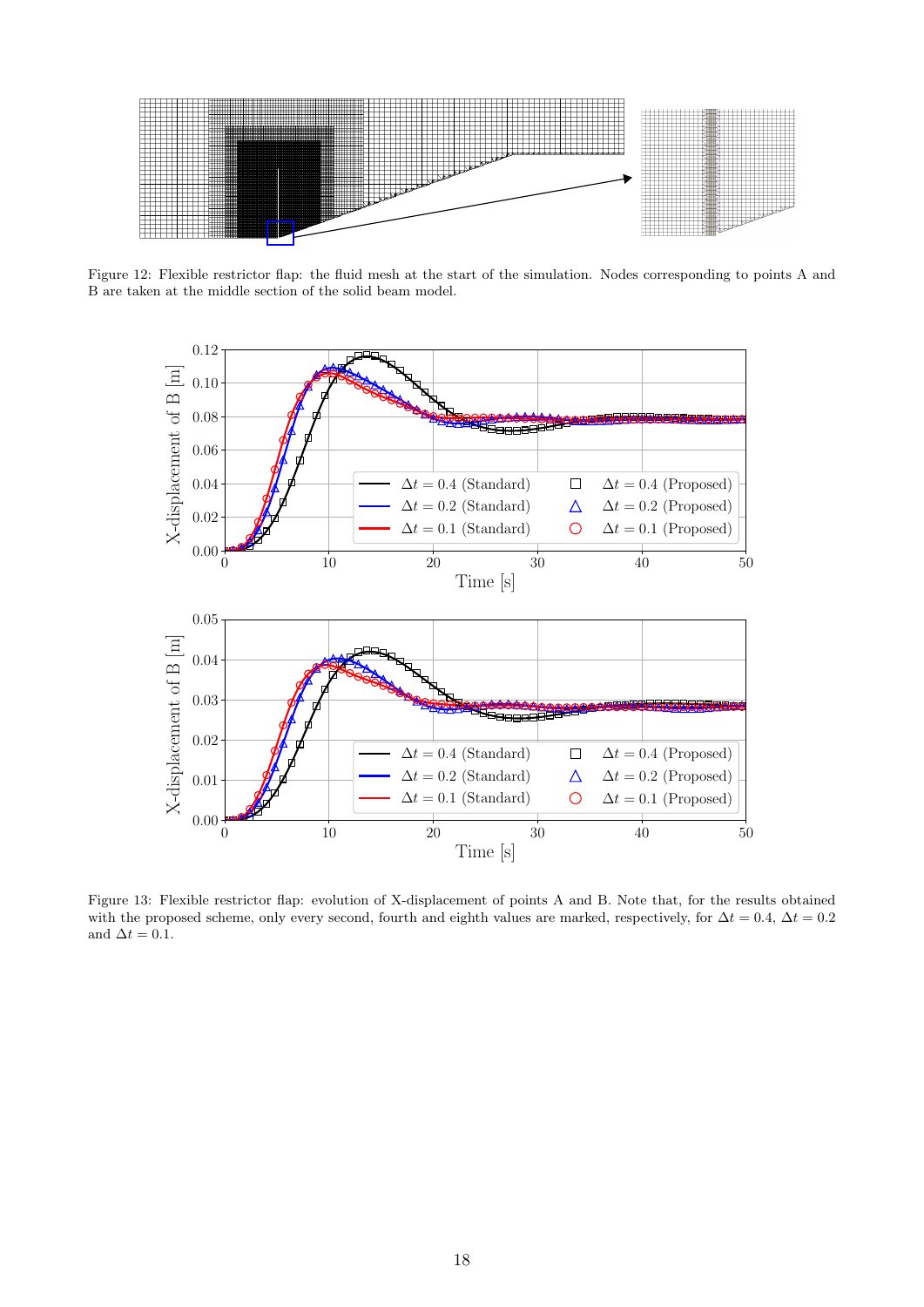

(b) Proposed scheme

<span id="page-18-0"></span>Figure 14: Flexible restrictor flap: contour plots of velocity  $(m/s)$  at  $t = 50$  s.



(b) Proposed scheme

<span id="page-18-1"></span>Figure 15: Flexible restrictor flap: contour plots of pressure (Pa) at  $t = 50$  s.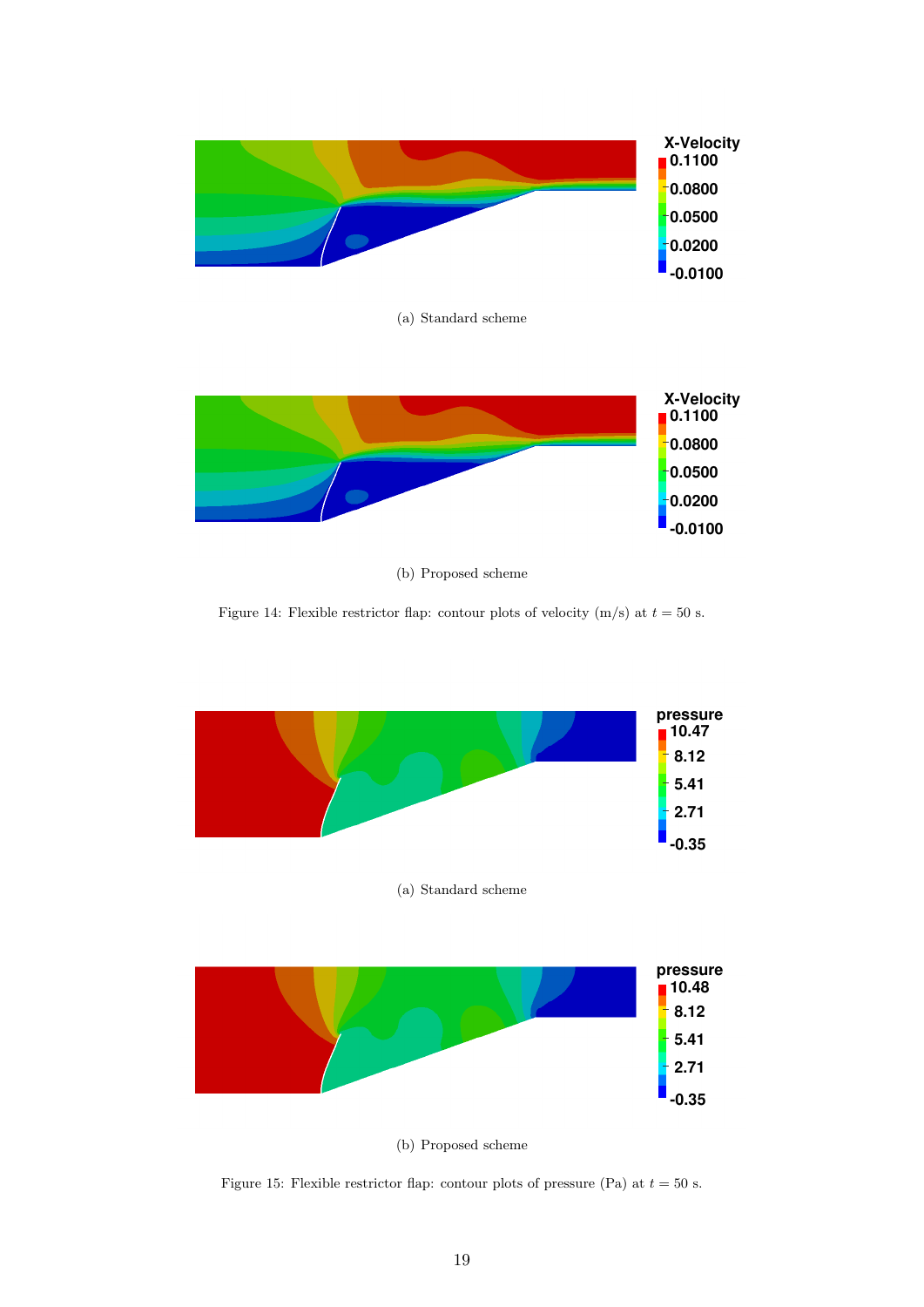

<span id="page-19-0"></span>Figure 16: Flexible restrictor flap: number of iterations for the fluid problem at each time step with different time step sizes. The proposed scheme requires only one iteration irrespective of the time step size.

#### 4.2. Turek FSI benchmark in 2D

In this example, we consider the test case FSI2 from Turek and Hron [\[32\]](#page-24-14). This particular case has been previously studied using the Newton-Raphson scheme for the fluid problem in [\[17\]](#page-23-12). The set up of the problem in terms of the geometry and boundary conditions is as shown in Fig. [17.](#page-20-0) The density and viscosity of the fluid are  $\rho^f = 10^3$  kg/m<sup>3</sup> and  $\mu^f = 1$  Pa s, respectively; and the density, Young's modulus and Poisson's ratio of the beam, respectively, are  $\rho^s = 10^4 \text{ kg/m}^3$ ,  $E^s = 1.4 \times 10^6 \text{ N/m}^2$  and  $\nu^s = 0.4$ .

The hierarchical b-spline mesh used for the fluid domain is shown in Fig. [18\(a\),](#page-20-1) and it is used with linear b-splines, resulting in approximately 26000 degrees of freedom at each time step. The beam is discretised with  $200 \times 10$  bilinear quadrilateral elements with the F-bar formulation of [\[34\]](#page-24-16). The material model considered for the beam is the Saint Venant-Kirchhoff model. The relaxation parameter for the staggered scheme is set to  $\beta = 0.05$ . The horizontal velocity profile at the inlet  $(v_{in})$  is taken as,

$$
v_{in} = \begin{cases} 0.5 \, v_{in}^y \left[ 1 - \cos(\pi \, t) \right], & \text{if} \quad 0 \leqslant t \leqslant 1 \\ v_{in}^y, & \text{if} \quad t \geqslant 1. \end{cases} \tag{36}
$$

where

$$
v_{in}^{y} = \frac{6}{0.1681} y [0.41 - y] \text{ m/s.}
$$
 (37)

To assess the relative performance of the proposed approach over the standard approach based on the Newton-Raphson scheme for the fluid problem, simulations are carried out with three different time steps,  $\Delta t =$ {0.008, 0.004, 0.002} s. The evolution of displacement of point A in the Y-direction obtained with the standard and the proposed schemes are presented in Figs. [19,](#page-20-2) [20](#page-21-0) and [21,](#page-21-1) respectively, for  $\Delta t = 0.008$ ,  $\Delta t = 0.004$  and  $\Delta t = 0.002$ . The maximum displacement and frequency of oscillations are tabulated in Table. [5.](#page-22-1) From these results, it is clearly evident that the results obtained with the proposed scheme are in excellent agreement with those of the standard scheme. The number of iterations for the fluid problem, as shown in Fig. [22,](#page-21-2) illustrate that the proposed scheme is at least three times faster than the standard scheme. Thus, accurate numerical results can be obtained with the proposed iteration-free scheme using fewer computational resources when compared with the standard technique based on the Newton-Raphson scheme. This computational advantage of the proposed scheme are directly transferable to large-scale three-dimensional problems.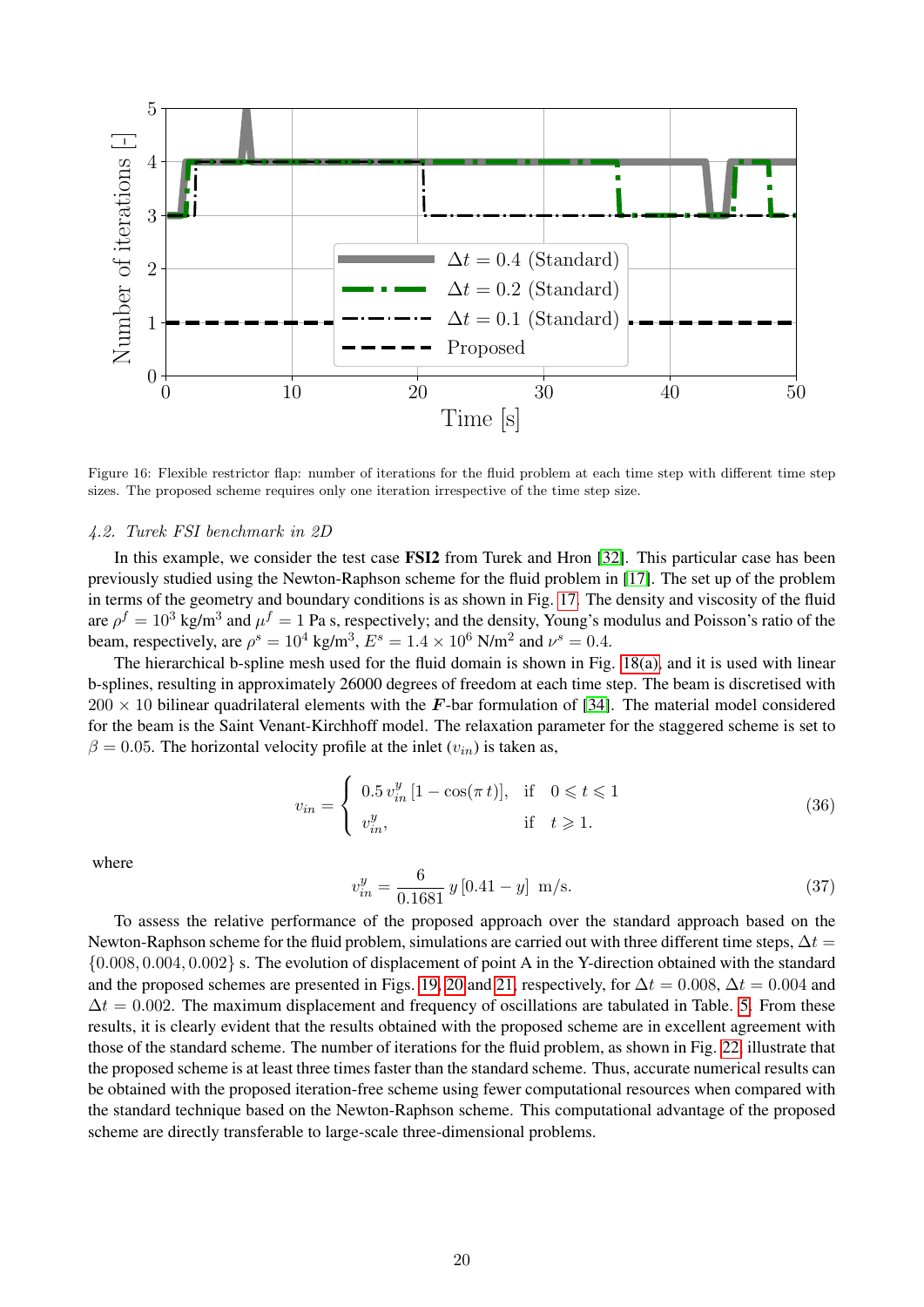

<span id="page-20-0"></span>Figure 17: Turek FSI2 benchmark: geometry and boundary conditions. The dimensions are in meters.

<span id="page-20-1"></span>

(a) Hierarchical b-spline mesh for the fluid.



(b) Finite element mesh used for the beam.

Figure 18: Turek FSI2 benchmark: meshes used for the fluid and solid domains.



<span id="page-20-2"></span>Figure 19: Turek FSI2 benchmark: Y-displacement of point A obtained with  $\Delta t = 0.008$ .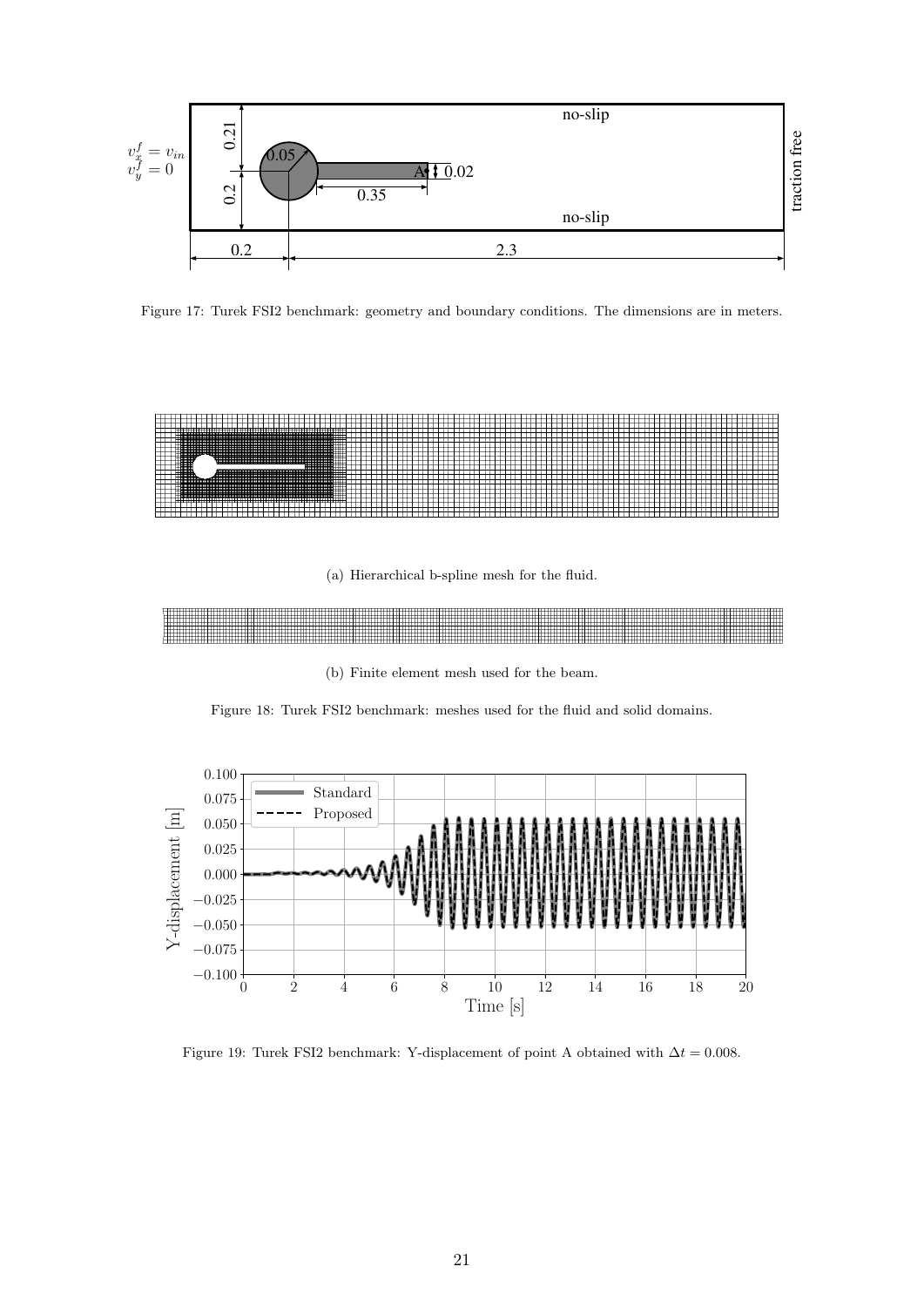

<span id="page-21-0"></span>Figure 20: Turek FSI2 benchmark: Y-displacement of point A obtained with  $\Delta t = 0.004$ .



<span id="page-21-1"></span>Figure 21: Turek FSI2 benchmark: Y-displacement of point A obtained with  $\Delta t = 0.002$ .



<span id="page-21-2"></span>Figure 22: Turek FSI2 benchmark: number of iterations for the fluid problem at each time step with different time step sizes.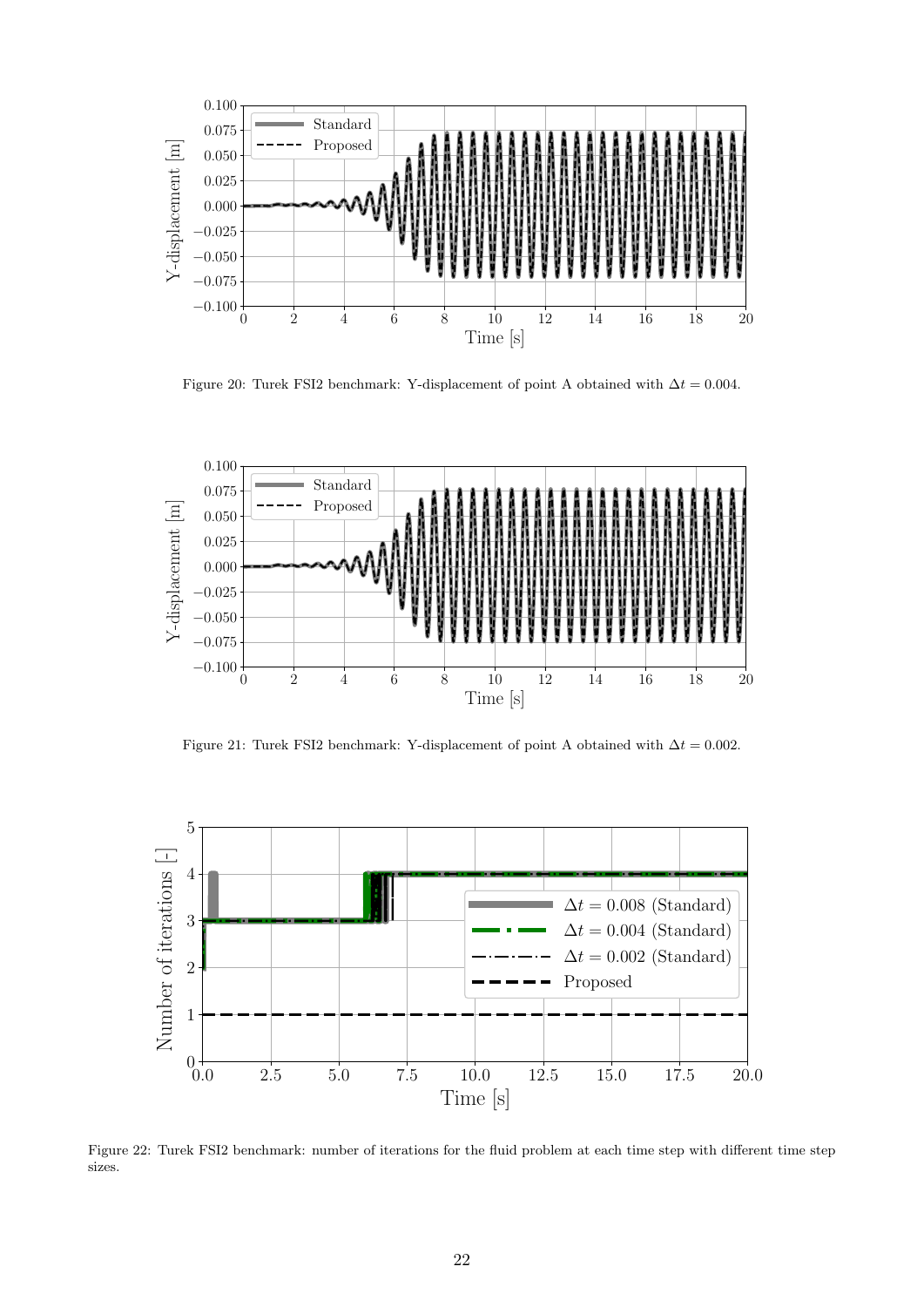| Data                                              | $\max(d_y^s \times 10^3)$ | $f_o$ |
|---------------------------------------------------|---------------------------|-------|
| Turek and Hron [32] - Level-2, $\Delta t = 0.001$ | $1.18 \pm 78.80$          | 2.00  |
| Turek and Hron [32] - Level-3, $\Delta t = 0.001$ | $1.25 \pm 79.30$          | 2.00  |
| Turek and Hron [32] - Level-4, $\Delta t = 0.001$ | $1.23 \pm 80.60$          | 2.00  |
| Standard scheme $-\Delta t = 0.008$               | $1.40 \pm 55.00$          | 2.00  |
| Proposed scheme $-\Delta t = 0.008$               | $1.50 \pm 54.90$          | 2.00  |
| Standard scheme $-\Delta t = 0.004$               | $1.15 \pm 71.95$          | 1.95  |
| Proposed scheme $-\Delta t = 0.004$               | $1.15 \pm 71.75$          | 1.95  |
| Standard scheme $-\Delta t = 0.002$               | $1.20 \pm 76.00$          | 1.95  |
| Proposed scheme $-\Delta t = 0.002$               | $1.20 \pm 76.00$          | 1.95  |

<span id="page-22-1"></span>Table 5: Turek FSI2 benchmark: summary of vertical displacement of point A  $(d_y^s)$  and frequency of oscillations  $(f_o)$ .

## <span id="page-22-0"></span>5. Summary and conclusions

We have presented a novel iteration-free approach for computing accurate numerical solutions of laminar incompressible Navier-Stokes using the mixed velocity-pressure formulation. The accuracy and the computational advantages of the proposed technique are demonstrated using four numerical examples.

The proposed scheme is proven to converge with second-order accuracies in time for both the primary variables, velocity and pressure, using an example with a manufactured solution. Later, with the example of flow past a fixed circular cylinder, the accuracy and computational benefits of the proposed scheme for unsteady laminar flow problems over fixed geometries are demonstrated. Finally, the computational advantages of the proposed scheme for simulating the multiphysics problem of fluid-structure interaction are showcased.

Important features of the proposed scheme are summarised as follows.

- 1. *The proposed scheme is linear*. Therefore, it does not require an iterative technique for solving it, thereby resulting in significant savings in computational time. The resulting computational gains increase with the increase in the value of the Reynolds number and/or increasing the time step size, as illustrated with the example of flow past a circular cylinder.
- 2. For large steps, numerical solutions computed using the proposed iteration-free scheme are in excellent agreement with the standard nonlinear scheme when compared with the scheme based on the extrapolated convection velocity.
- 3. Significant computational benefits can be achieved only with minor modifications to the existing code, even without any parallelisation.
- 4. The proposed approach is not limited to the FSI framework used in the present work. The demonstrated computational benefits could also be realised by adapting the proposed approach in any staggered or partitioned FSI algorithm, either with body-fitted or unfitted meshes, that employs a fluid solver that is based on the mixed velocity-pressure formulation with or without stabilisation.

From the results presented in this paper, we conclude that the proposed scheme is computationally appealing for computing the numerical solutions of laminar incompressible Navier-Stokes and its extension to FSI problems. It is apparent from the presented results that the computational savings resulting from the proposed scheme would be substantial, especially for large-scale fluid-structure interaction problems in three-dimensions. We do not envisage any issues in extending this scheme to problems in three-dimensions.

## ACKNOWLEDGEMENTS

The first author acknowledges the support of the Supercomputing Wales project, which is part-funded by the European Regional Development Fund (ERDF) via the Welsh Government.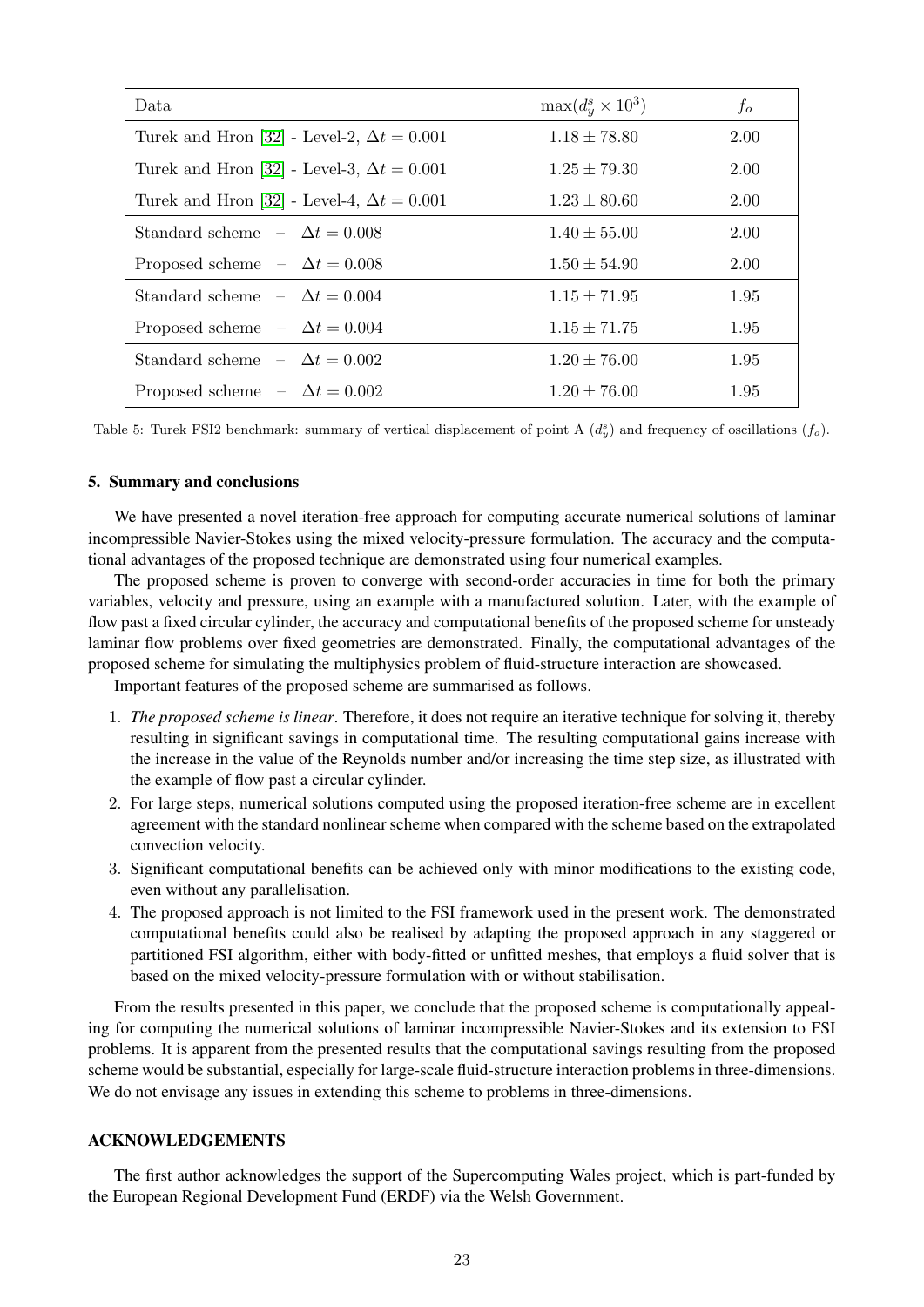#### References

- <span id="page-23-0"></span>[1] J. Donea and A. Huerta. *Finite Element Methods for Flow Problems*. John Wiley and Sons, Chichester, UK, 2003.
- <span id="page-23-13"></span>[2] H. C. Elman, D. J. Silvester, and A. J. Wathen. *Finite Element Methods and Fast Iterative Solvers: with applications in incompressible fluid dynamics*. Oxford University Press, United Kingdom, second edition, 2014.
- [3] W. J. Layton. *Introduction to the numerical analysis of incompressible viscous flows*. Computational Science & Engineering. SIAM, Philadelphia, PA, 2008.
- <span id="page-23-9"></span>[4] O. C. Zienkiewicz, R. L. Taylor, and P. Nithiarasu. *The Finite Element Method for Fluid Dynamics*. Butterworth and Heinemann, United States, Seventh edition, 2014.
- <span id="page-23-1"></span>[5] P. M. Gresho and R. L. Sani. *Incompressible Flow and the Finite Element Method, Volume 2: Isothermal Laminar Flow*. Wiley, Chichester, UK, 2000.
- <span id="page-23-2"></span>[6] Y. Bazilevs, K. Takizawa, and T. E. Tezduyar. *Computational Fluid-Structure Interaction: Methods and Applications*. Wiley, 2013.
- <span id="page-23-5"></span>[7] A. N. Brooks and T. J. R. Hughes. Streamline upwind/Petrov-Galerkin formulations for convection dominated flows with particular emphasis on the incompressible Navier-Stokes equations. *Computer Methods in Applied Mechanics and Engineering*, 32:199–259, 1982.
- <span id="page-23-6"></span>[8] T. J. R. Hughes, L. P. Franca, and M. Balestra. A new finite element formulation for computational fluid dynamics: V. Circumventing the Babuska-Brezzi condition: A stable Petrov-Galerkin formulation of the Stokes problem accommodating equal-order interpolations. *Computer Methods in Applied Mechanics and Engineering*, 59:85–99, 1986.
- <span id="page-23-7"></span>[9] T. E. Tezduyar. Stabilized finite element formulations for incompressible flow computations. *Advances in Applied Mechanics*, 28:1–44, 1991.
- [10] T. E. Tezduyar, S. Mittal, S. E. Ray, and R. Shih. Incompressible flow computations with stabilized bilinear and linear equal-order-interpolation velocity-pressure elements. *Computer Methods in Applied Mechanics and Engineering*, 95:221–242, 1992.
- <span id="page-23-8"></span>[11] T. E. Tezduyar and Y. Osawa. Finite element stabilization parameters computed from element matrices and vectors. *Computer Methods in Applied Mechanics and Engineering*, 190:411–430, 2000.
- <span id="page-23-3"></span>[12] H. Bungartz and M. Schäfer, editors. Fluid-Structure Interaction: Modelling, Simulation, Optimisation. Lecture Notes in Computational Science and Engineering. Springer, 2006.
- <span id="page-23-4"></span>[13] H. Bungartz, M. Mehl, and M. Schäfer, editors. *Fluid Structure Interaction II: Modelling, Simulation*, *Optimization*. Lecture Notes in Computational Science and Engineering. Springer, 2010.
- <span id="page-23-10"></span>[14] J. H. Ferziger and M. Peric.´ *Computational Methods for Fluid Dynamics*. Springer, Germany, third edition, 2002.
- <span id="page-23-11"></span>[15] W. G. Dettmer, C. Kadapa, and D. Peric. A stabilised immersed boundary method on hierarchical b-spline ´ grids. *Computer Methods in Applied Mechanics and Engineering*, 311:415–437, 2016.
- <span id="page-23-14"></span>[16] C. Kadapa, W. G. Dettmer, and D. Peric. A stabilised immersed boundary method on hierarchical b-spline ´ grids for fluid-rigid body interaction with solid-solid contact. *Computer Methods in Applied Mechanics and Engineering*, 318:242–269, 2017.
- <span id="page-23-12"></span>[17] C. Kadapa, W. G. Dettmer, and D. Peric. A stabilised immersed framework on hierarchical b-spline grids ´ for fluid-flexible structure interaction with solid-solid contact. *Computer Methods in Applied Mechanics and Engineering*, 335:472–489, 2018.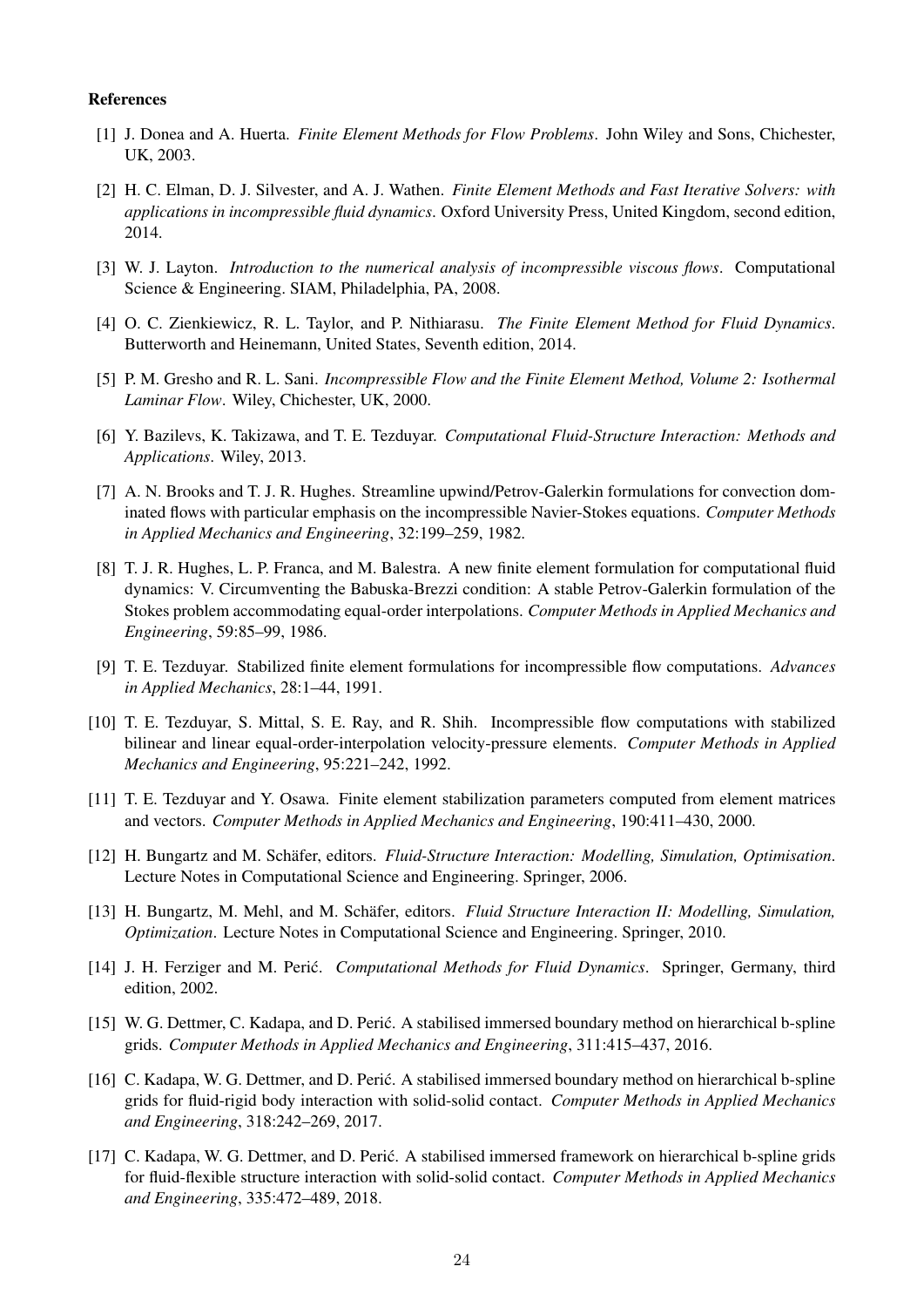- <span id="page-24-0"></span>[18] W. G. Dettmer and D. Peric. A fully implicit computational strategy for strongly coupled fluid-solid ´ interaction. *Archives of Computational Methods in Engineering*, 14:205–247, 2007.
- <span id="page-24-1"></span>[19] F. Brezzi and M. Fortin. *Mixed and Hybrid Finite Element Methods*. Springer-Verlag, New York, 1991.
- <span id="page-24-2"></span>[20] K. E. Jansen, C. H. Whiting, and G. M. Hulbert. A generalized- $\alpha$  method for integrating filtered Navier-Stokes equations with a stabilized finite element method. *Computer Methods in Applied Mechanics and Engineering*, 190:305–319, 2000.
- <span id="page-24-3"></span>[21] C. Kadapa, W. G. Dettmer, and D. Perić. On the advantages of using the first-order generalised-alpha scheme for structural dynamic problems. *Computers and Structures*, 193:226–238, 2017.
- <span id="page-24-4"></span>[22] A. Lovrić, W. G. Dettmer, C. Kadapa, and D. Perić. A new family of projection schemes for the incompressible Navier-Stokes equations with control of high-frequency damping. *Computer Methods in Applied Mechanics and Engineering*, 339:160–183, 2018.
- <span id="page-24-5"></span>[23] PARDISO solver project. (<http://www.pardiso-project.org>).
- <span id="page-24-6"></span>[24] J. Kim and P. Moin. Application of a fractional-step method to incompressible Navier-Stokes equations. *Journal of Computational Physics*, 59:308–323, 1985.
- <span id="page-24-7"></span>[25] M. Braza, P. Chassaing, and H. Ha Minh. Numerical study and physical analysis of the pressure and velocity fields in the near wake of a circular cylinder. *Journal of Fluid Mechanics*, 165:79–130, 1986.
- <span id="page-24-8"></span>[26] D. Calhoun. A cartesian grid method for solving the two-dimensional streamfunction-vorticity equations in irregular regions. *Journal of Computational Physics*, 176:231–275, 2002.
- <span id="page-24-9"></span>[27] C. Liu, X. Sheng, and C. H. Sung. Preconditioned multigrid methods for unsteady incompressible flows. *Journal of Computational Physics*, 139:35–57, 1998.
- <span id="page-24-10"></span>[28] C. Kadapa, W. G. Dettmer, and D. Perić. A fictitious domain/distributed Lagrange multiplier based fluidstructure interaction scheme with hierarchical B-Spline grids. *Computer Methods in Applied Mechanics and Engineering*, 301:1–27, 2016.
- <span id="page-24-11"></span>[29] R. Franke, W. Rodi, and Schönung. Numerical calculation of laminar vortex-shedding flow past cylinders. *Journal of Wind Engineering and Industrial Aerodynamics*, 35:237–257, 1990.
- <span id="page-24-12"></span>[30] B. N. Rajani, A. Kandasamy, and S. Majumdar. Numerical simulation of laminar flow past a circular cylinder. *Applied Mathematical Modelling*, 33:1228–1247, 2009.
- <span id="page-24-13"></span>[31] M. Neumann, S. Tiyyaguar, W. Wall, and E. Ramm. Robustness and efficiency aspects for computational fluid structure interaction. In E. Krause, Y. Shokin, M. Resch, and N. Shokina, editors, *Computational Science and High Performance Computing II*, volume 91 of *Notes on Numerical Fluid Mechanics and Multidisciplinary Design*, Berlin, Heidelberg, 2006. Springer.
- <span id="page-24-14"></span>[32] S. Turek and J. Hron. *Proposal for Numerical Benchmarking of Fluid-Structure Interaction between an Elastic Object and Laminar Incompressible Flow*, volume 53 - Fluid-Structure Interaction of *Lecture Notes in Computational Science and Engineering*, pages 371–385. Springer, Berlin, 2006.
- <span id="page-24-15"></span>[33] W. G. Dettmer and D. Perić. A new staggered scheme for fluid-structure interaction. *International Journal for Numerical Methods in Engineering*, 93:1–22, 2013.
- <span id="page-24-16"></span>[34] E. A. de Souza Neto, D. Peric, M. Dutko, and D. R. J. Owen. Design of simple low order finite elements for ´ large strain analysis of nearly incompressible solids. *International Journal of Solids Structures*, 33:3277– 3296, 1996.
- <span id="page-24-17"></span>[35] J. Chung and G. M. Hulbert. A time integration algorithm for structural dynamics with improved numerical dissipation: the generalized-α method. *Journal of Applied Mechanics (ASME)*, 60:371–375, 1993.